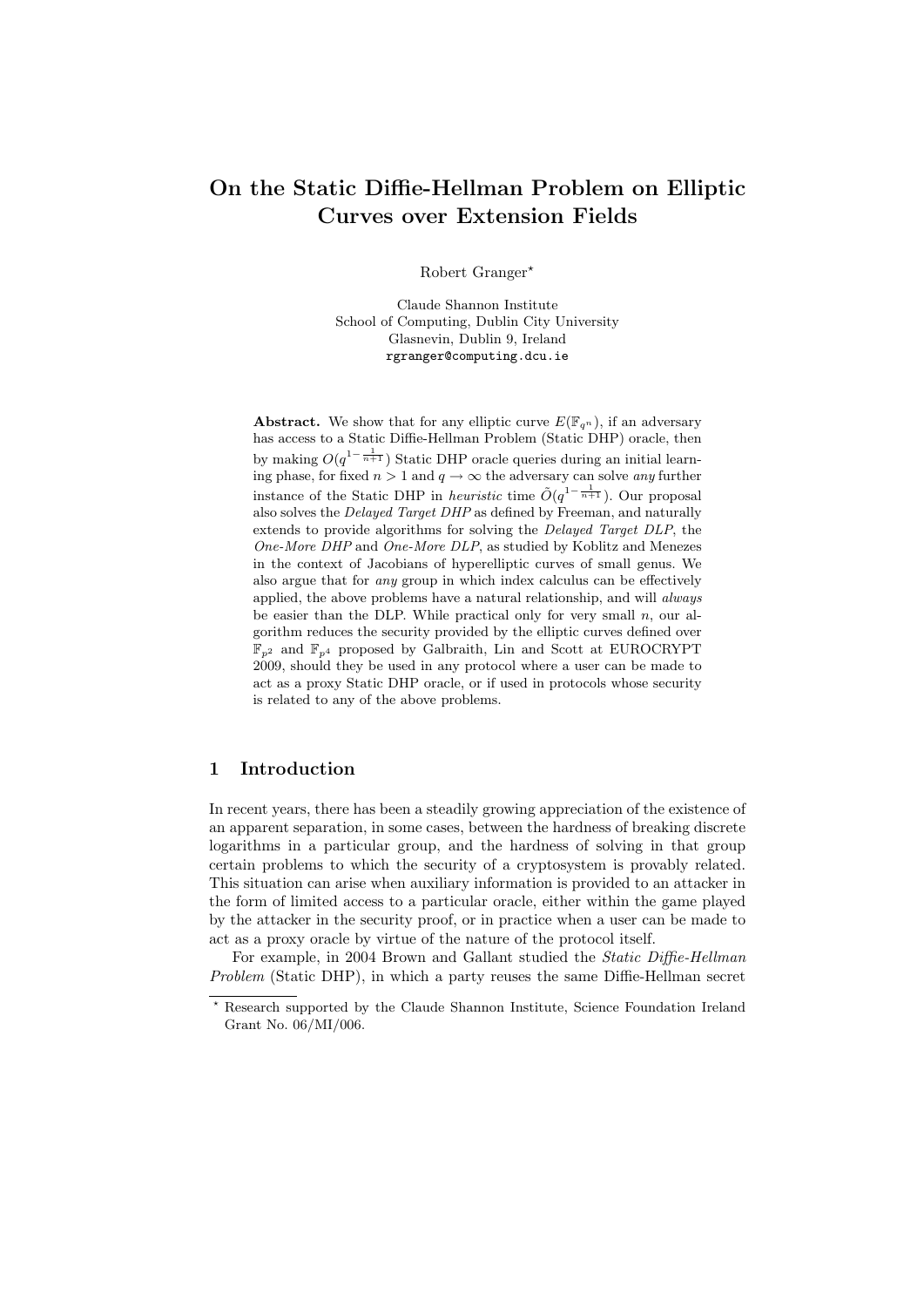for multiple Diffie-Hellman key agreements [6]. The authors proved that if the associated DLP for the static secret is hard, then so is the Static DHP. However, their reduction naturally becomes an algorithm for solving the DLP if an attacker has access to a Static DHP oracle. In the protocols [15, 17] and [7] for instance, a user can indeed be made to act as a proxy Static DHP oracle, thus rendering such systems vulnerable to this attack. In the best case (from an attacker's perspective), one can compute a static Diffie-Hellman secret in a group of order r with only  $O(r^{1/3})$  Static DHP oracle queries and  $O(r^{1/3})$  group operations [6]. For cryptographically interesting elliptic curves, i.e., those for which generic attacks are the best known, this result is in stark contrast to the time required to compute discrete logarithms, namely  $O(r^{1/2})$ . So while solving the Static DHP in this case may still be hard, it has lower complexity than the best DLP algorithms.

Koblitz and Menezes have shown that several other problems exhibit a similar apparant hardness separation<sup>1</sup> from the DLP, in the context of Jacobians of hyperelliptic curves of small genus [38]; namely the Delayed Target DHP [18], the Delayed Target DLP [38], the One-More DHP [3] and the One-More DLP  $[1,$ 2]. For each of these problems, it is the use of oracle queries that creates these separations. For instance, for the *Delayed Target DHP*, the Brown-Gallant algorithm can be applied immediately, since the game played by the attacker gives him initial access to a Static DHP oracle.

In 2006 Cheon rediscovered the Brown-Gallant algorithm when the requisite information is provided in the guise of the Strong Diffie-Hellman Problem (Strong DHP) [8]. Cheon also extended the attack to utilise divisors of  $r + 1$  as well as of  $r-1$ , as with the Brown-Gallant algorithm; indeed both algorithms can be regarded as instances of the well-known reduction from the DLP to the DHP due to den Boer, Maurer, Wolf *et al.*, (see [42] for a survey), but with restricted access to a DHP oracle. Incidently, Cheon's break of the Strong DHP does not in itself reveal any weakness in the protocols that depend upon it, since reductions given in security proofs until that time were in the wrong direction, i.e., they showed that breaking the system enables one to solve the Strong DHP, but not the other way around. Hence, if an algorithm that efficiently solves the Strong DHP is found, then while all security proofs that assume its hardness would no longer provide any security assurance, no actual break of the associated systems would result. In the case of Boneh-Boyen signatures [4], which relies on the Strong DHP in the above manner, Jao and Yoshida have given a reduction in the reverse direction, thus strengthening the proof of security for these signatures, and at the same time providing an attack on the scheme with complexity  $O(r^{2/5+\epsilon})$ , if  $O(r^{1/5+\epsilon})$  signature queries are permitted to be performed [32]. This result suggests that if one can establish an equivalence between a given protocol and a problem that exhibits an apparent hardness separation from the DLP, then in some attack models the security assurances provided by these arguments will likely be lower than that provided by the DLP.

 $1$  We use the prefix *apparent*, since these separations exist only relative to the current understanding of the respective problems, which could of course change.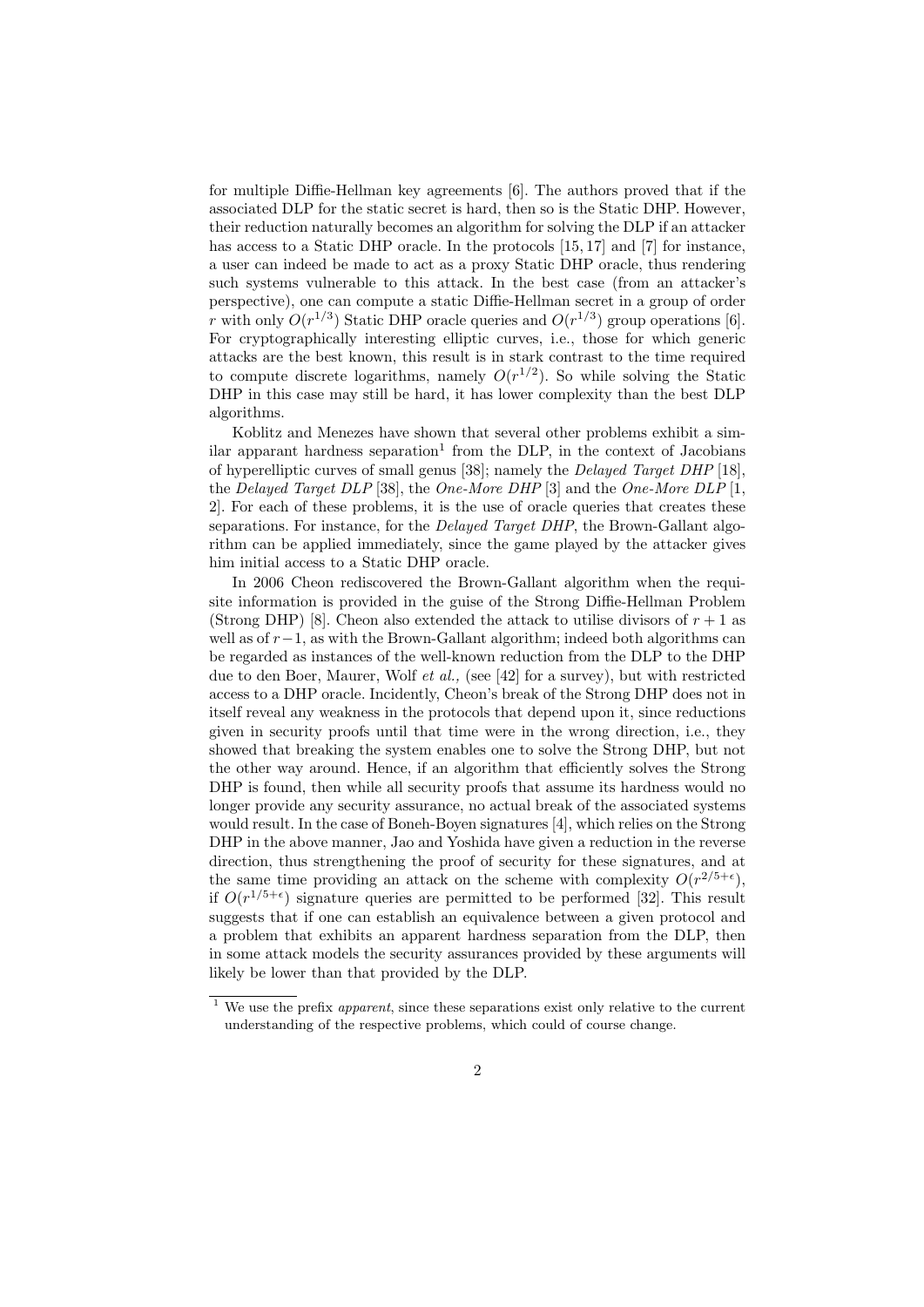Similarly, for the RSA problem, in 2007 Joux, Naccache and Thomé showed that with initial subexponential access to an e-th root oracle an attacker can later compute the e-th root of any element with complexity lower than that required to factor the modulus [36]. This algorithm was then adapted to solve the oracleassisted Static DHP in finite fields [34], with similar efficiency improvements, demonstrating an apparent hardness separation in this case also.

It is therefore natural to ask whether initial access to a Static DHP oracle can aid in solving later Static DHP instances faster than solving the DLP, in the context of elliptic curves? As previously mentioned, in the best case the Brown-Gallant-Cheon algorithm requires  $O(r^{1/3})$  oracle queries and group operations. However, for elliptic curves defined over extension fields  $\mathbb{F}_{q^n}$ , we present an algorithm which for fixed  $n > 1$  and  $q \to \infty$  requires  $O(q^{1-\frac{1}{n+1}})$  oracle queries and has *heuristic* time complexity  $\tilde{O}(q^{1-\frac{1}{n+1}})$ . This should be compared with the best known DLP algorithm for these curves which has complexity  $\tilde{O}(q^{2-2/n})$  [24], hence our proposal approaches being a square-root faster than the DLP with increasing n. Note that for  $n = 2$  our complexity is the same as the best-case Brown-Gallant-Cheon complexity, but applies to all elliptic curves over  $\mathbb{F}_{q^2}$  and not just those with appropriate divisors of  $r \pm 1$ , while for  $n > 2$  our result is superior. We also present an *heuristic* subexponential oracle-assisted Static DHP algorithm for elliptic curves over a special family of extension fields.

Our proposal also naturally extends to provide algorithms for solving the four problems studied by Koblitz and Menezes in [38]. In this work it was found that the relationships between the hardness of these problems do not appear to behave as one might expect (cf. [39, 40]). We correct a minor oversight in the analysis and argue that in the context of any group in which index calculus is effective, i.e., one in which index calculus provides the best known algorithm to solve the given problems — which includes Jacobians of hyperelliptic curves and elliptic curves over extension fields — the aforementioned problems do indeed have natural relationships, and are *always* easier than the DLP (this statement naturally only applies with respect to the state of the art in index calculus algorithms). However a central conclusion of [38], namely that it is difficult to assess what security assurances are provided by security proofs when the games played are interactive or have complicated inputs, still holds.

Due to the fact that the implicit constant in the complexity of our algorithm grows very quickly with n, it is practical only for small values of  $n$ , namely  $n = 2, 3$  or 4 (and whenever n is divisible by 2, 3 or 4). However, based on the results of timing estimates arising from an implementation of the components of the attack, the security provided by the elliptic curves defined over  $\mathbb{F}_{n^2}$  and  $\mathbb{F}_{p^4}$  proposed by Galbraith, Lin and Scott at EUROCRYPT 2009, would be significantly reduced, should these curves be used in any protocol where a user can be made to act as a proxy Static DHP oracle, or if used in protocols whose security is related to any of the problems studied in [38].

Independently of this work, Joux and Vitse [37] have proposed the same basic algorithm as the one presented here for the oracle-assisted Static DHP, namely Heuristic Result 1. Although Joux and Vitse did not consider our factor base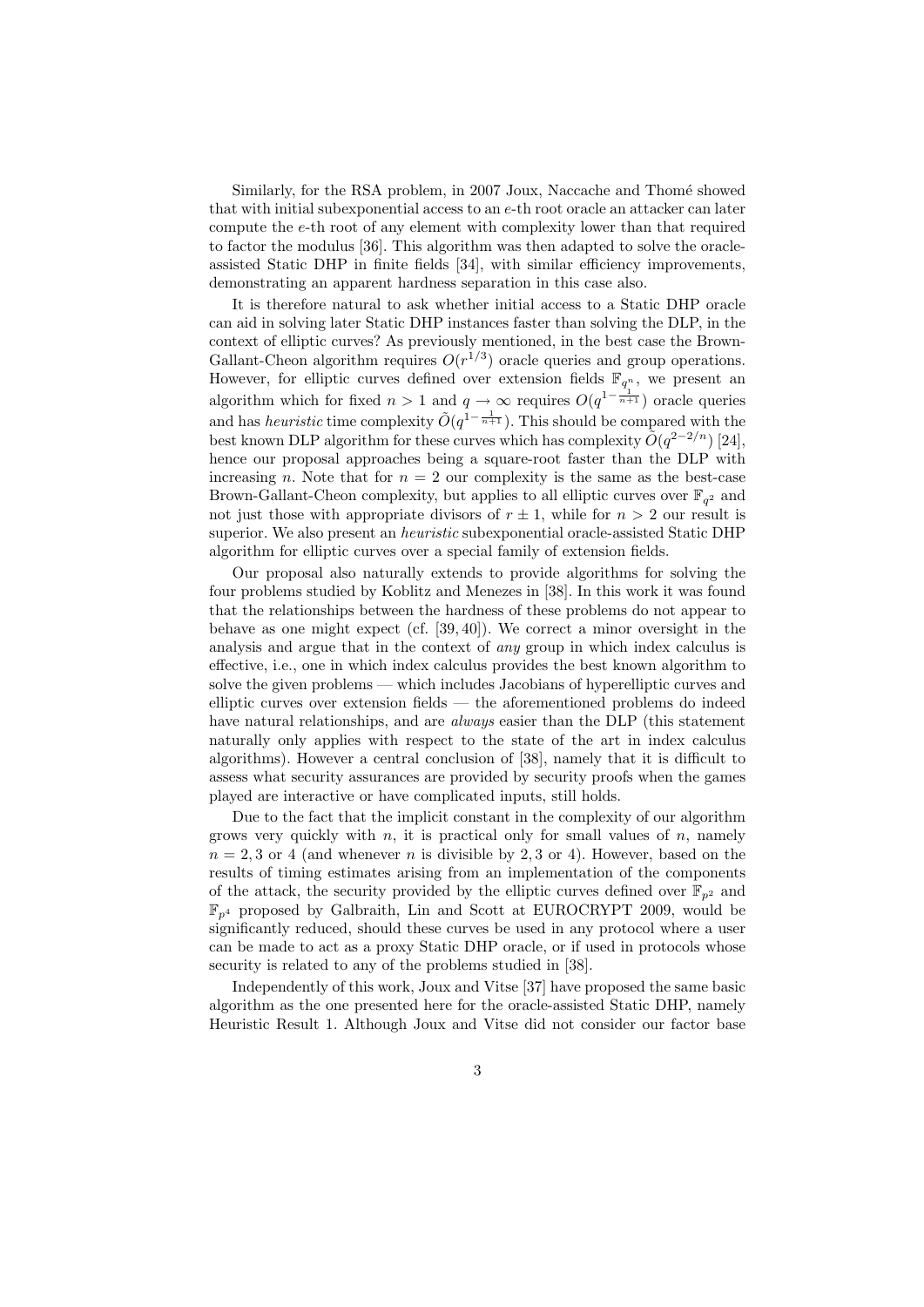reduction method that leads to Heuristic Result 2, their main idea improves upon Gaudry's relation finding technique — which is used in the present work — enabling one to find relations for elliptic curves over degree five extension fields, which is currently impractical with Gaudry's method.

One goal of the present work was to assess the impact the algorithms presented herein had upon the oracle-assisted Static DHP on the Oakley Well-known Groups 3 and 4, which form part of the IPSEC set of protocols [31] (see §4 and §5), and which are defined over degree five extension fields in characteristic two. Noting from our results how much easier it is to find relations in characteristic two than for large prime characteristic, the author contacted the authors of [37] in order to apply their idea to these curves. Using the results of this paper and [37], we recently announced the experimental verification of the feasibility of solving the oracle-assisted Static DHP on the 152-bit Group 3 curve [28] over  $\mathbb{F}_{2^{155}}$ , which has long been suspected of weakness, but had until now resisted many attacks [49, 25, 22, 44].

The sequel is organised as follows. In  $\S2$  we recall the Static DHP. In  $\S3$  we motivate our main idea, present our basic algorithm, and analyse asymptotic variants of it. Then in §4 we detail curves in the literature that are vulnerable to our attack. In §5 we give a full account of our experimental implementation at the 128-bit security level for extension degrees  $n = 2, 3, 4$  and 5, over large prime and characteristic two fields, assess their impact on the above curves and report on the Oakley Group 3 curve. In §6 we present algorithms for three other problems which arise in cryptographic protocols and analyse their impact, and make some concluding remarks.

# 2 The Static Diffie-Hellman Problem

Let  $\mathbb{G}$  be a cyclic group of prime order r, and let g be a fixed generator of  $\mathbb{G}$ . The classical Diffie-Hellman problem in G can be stated as follows [12]:

Problem 1. (DHP): Given g and random  $g^x$  and  $g^y$ , find  $g^{xy}$ .

In Diffie-Hellman (DH) key agreement between two parties, Alice chooses a random secret  $x \in \mathbb{Z}/r\mathbb{Z}$  and computes  $g^x$ , while Bob chooses a random secret  $y \in \mathbb{Z}/r\mathbb{Z}$  and computes  $g^y$ , which are then exchanged. Upon receipt each party computes the shared secret  $g^{xy}$  by exponentiating the other party's group element by their own secret. A fundamental security requirement of DH key agreement is that the DHP should be hard.

Should Alice for any reason repeatedly reuse the same secret,  $x = d$  say, then the resulting set of DHP problem instances forms a tiny subset of all problem instances featured in the DHP, and it is thus not a priori clear that these instances should be hard, even if the DHP is hard. This problem is referred to as the Static  $DHP_d$ , which we state as follows:

Problem 2. (Static DHP<sub>d</sub>): Given fixed g and  $g^d$ , and random  $g^y$ , find  $g^{dy}$ .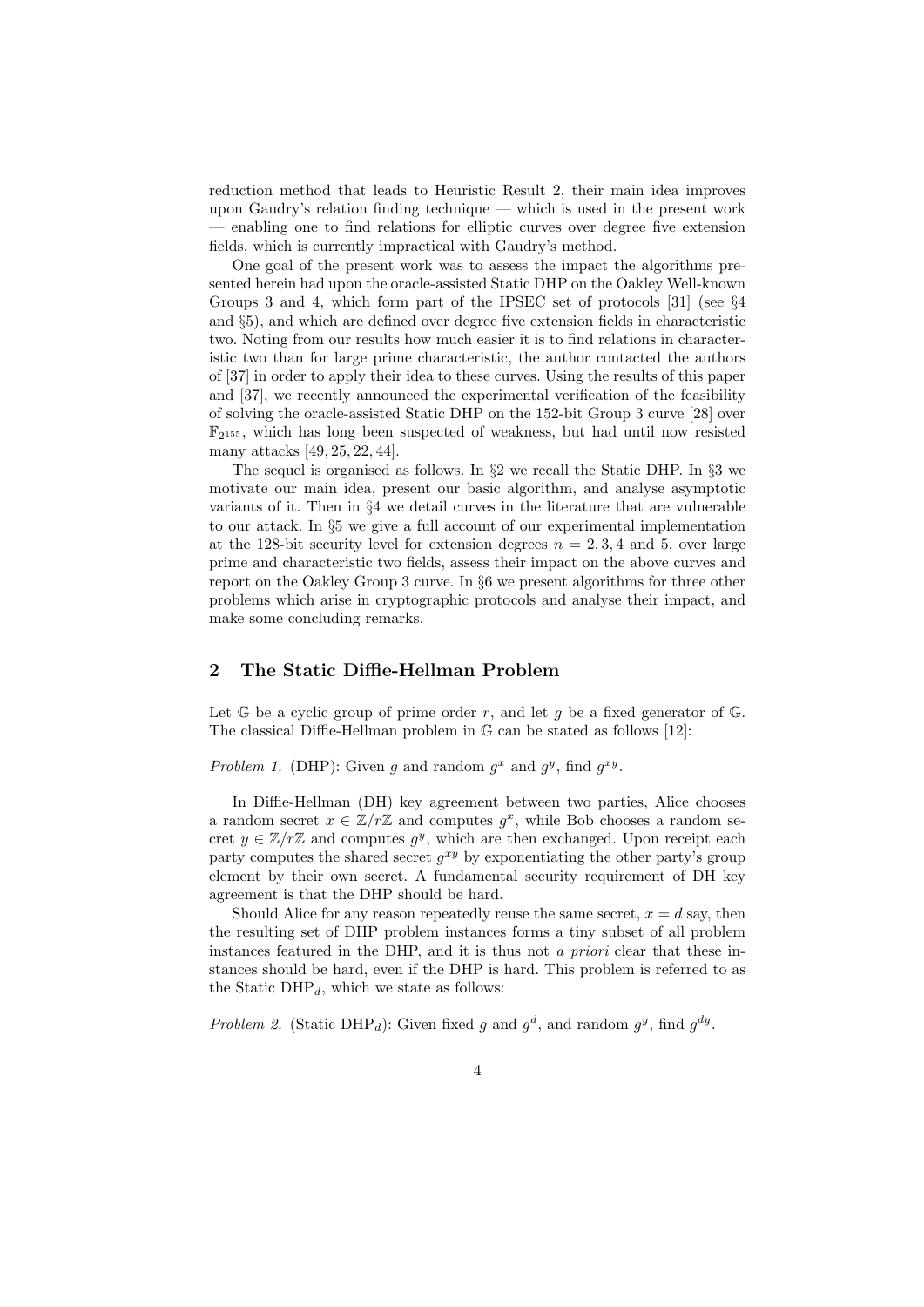Observe that this situation need not just arise as an efficiency measure during multiple DH key agreements — Alice need only compute  $g^d$  once and reuse this value for multiple key agreements — but also arises in text-book El-Gamal encryption [15], Ford-Kaliski key retrieval [17] and Chaum-Van Antwerpen's undeniable signatures [7]. As mentioned in  $\S1$ , Brown and Gallant have shown that if the associated DLP is hard, then so is the Static DHP $_d$  [6]. However, in the above three protocols, one of the system entities acts as a Static  $DHP<sub>d</sub>$ oracle, thus turning the Brown-Gallant reduction into an attack.

As in [6] we define an oracle for solving the Static  $DHP<sub>d</sub>$  as follows:

**Definition 1.** (Static DHP<sub>d</sub> Oracle). Let  $\mathbb{G}$  be a cyclic group of prime order r, written additively. For a fixed base element  $P \in \mathbb{G}$  and a fixed element  $Q \in \mathbb{G}$ let  $d \in \mathbb{Z}/r\mathbb{Z}$  be such that  $Q = dP$ . Then a Static DHP<sub>d</sub> oracle (with respect to  $\mathbb{G}$ ) computes the function  $\delta : \mathbb{G} \to \mathbb{G}$  defined by:

$$
\delta(X) = dX.
$$

Likewise a Static DHP<sub>d</sub> algorithm is said to be *oracle-assisted* if during an initial learning phase, it can make a number of Static  $DHP_d$  queries, after which, given a previously unseen challenge element  $X$ , it outputs  $dX$ . We now consider how to solve the oracle-assisted Static DHP when  $\mathbb{G} = E(\mathbb{F}_{q^n})$ .

# 3 An Oracle-Assisted Static DHP Algorithm for  $E(\mathbb{F}_{q^n})$

In this section we motivate and present our algorithm for solving the oracleassisted Static  $DHP_d$  in the present context.

The key observation in [36] is that if one is able to define a suitable 'factor base' in the group under consideration, i.e., a relatively small subset of group elements over which a non-negligible proportion of all group elements can be 'factored' via the group operation, then it is possible to solve the Static  $DHP_d$ with input an arbitrary group element, given knowledge of the action of the Static  $DHP_d$  oracle on the factor base elements alone. This follows from the simple fact that if in an additively written group  $\mathbb{G}$  we have  $R = P_1 + \cdots + P_n$ , with  $P_i$  in some factor base  $\mathcal{F}$ , then

$$
\delta(R) = dR = dP_1 + \dots + dP_n = \delta(P_1) + \dots + \delta(P_n).
$$

Note that if an arbitrary group element  $R$  is not expressible over the factor base, then by adding a random element  $Q \in \mathcal{F}$  (or any linear combination thereof) to R and testing expressibility, one can produce an element  $R + Q$  which factors over  $\mathcal F$ , thus permitting the Static DHP<sub>d</sub> to be solved as before. Therefore a good factor base over which a non-negligible proportion of elements may be expressed, combined with randomisation, enables one to solve the Static  $DHP<sub>d</sub>$ for arbitrary group elements.

Observe that for the oracle-assisted Static  $DHP_d$ , one does not ever need to know d in order to compute the action of multiplication by  $d$  on an arbitrary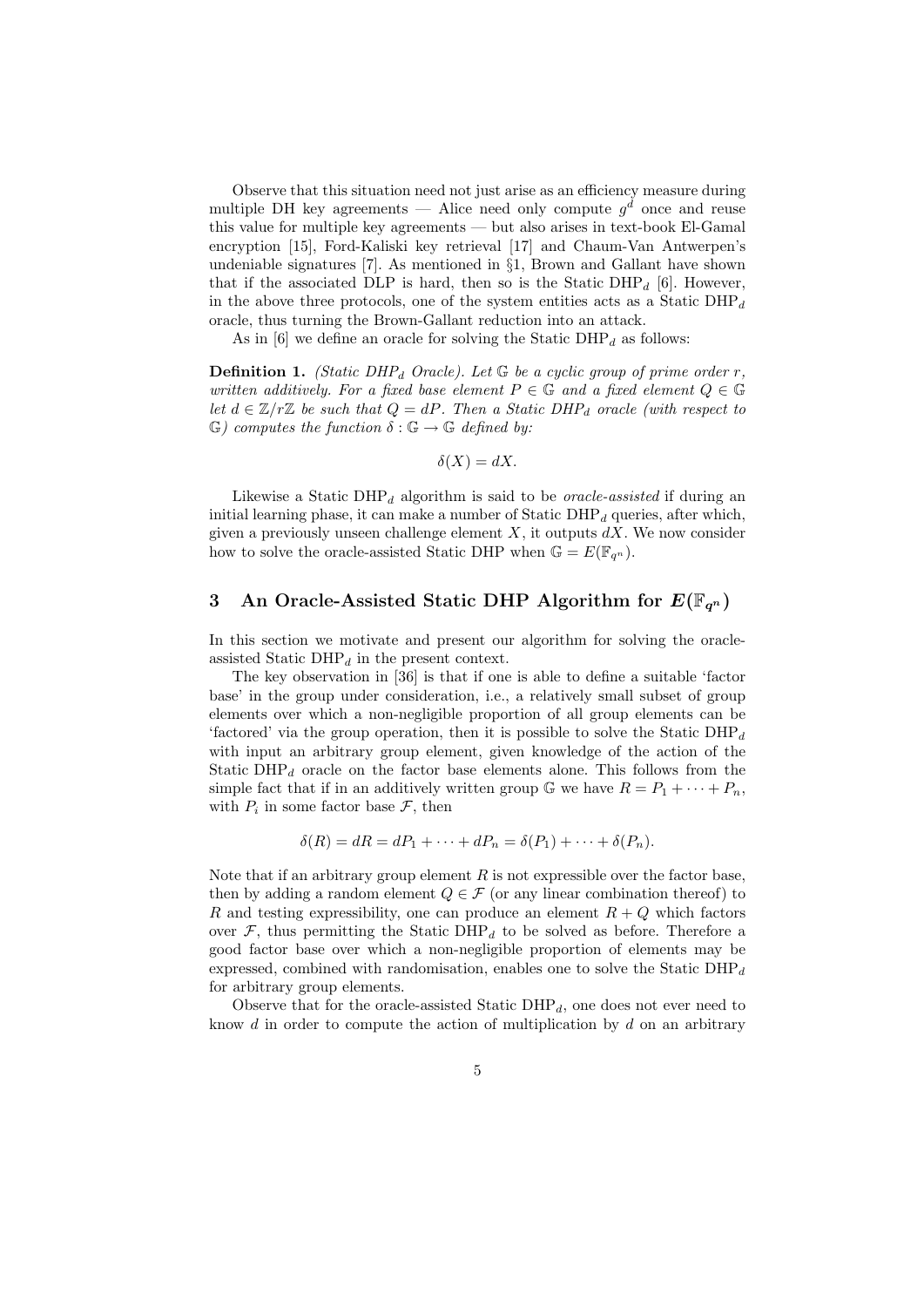element of  $\mathbb{G}$ , i.e., one can solve the Static DHP<sub>d</sub> without solving the DLP. This is because implicit information is 'leaked' via the Static  $DHP_d$  oracle queries which enables one to solve the Static  $DHP_d$  using the above observations, more readily than one is able to solve the DLP, for which there is no such information. This idea is central to both [34] and [38].

When  $\mathbb{G}$  is the multiplicative group of a finite field, the problem of how best to construct a factor base, and how to express arbitrary elements over such a factor base is well studied [35, 33, 34]. For finite fields there exists a natural notion of size for elements, or equivalently a norm function, given by either the absolute value of an element for prime fields, or the degree of an element for extension fields, or a combination of both depending on the algorithm being used to generate multiplicative relations. A norm function imbues a notion of smoothness for a group and those elements of small norm generate more group elements than those elements of larger norm, hence the best choice for a factor base is those elements of norm up to some bound.

In the context of elliptic curves over prime fields, there does not appear to be a utilisable notion of norm that enables the selection of a factor base that generates a higher proportion of group elements than any other, nor a means by which to factor elements over one should one be chosen. It is precisely this issue that has so far precluded the discovery of a successful native index calculus algorithm for computing discrete logarithms on such curves<sup>2</sup>, which is why they are so attractive from a security perspective.

For elliptic curves over extension fields, the story is very different. While the 'Weil descent' methodology [19, 25, 30] has proven successful for solving or weakening the DLP in some cases, this involves mapping to a generally larger group, which although possessing a natural factor base, does not allow the requisite Static DHP oracle queries to be made on the preimages of the factor base elements, since in general such preimages will not exist. There does however exist a notion of smoothness for such elliptic curves, as remarkably discovered by Gaudry [24].

## 3.1 Gaudry's Insight

Developing upon an intriguing idea due to Semaev [47], in 2004<sup>3</sup> Gaudry showed how to define a useful factor base for  $E(\mathbb{F}_{q^n})$ , over which elements can be 'factored', or more properly, decomposed, which leads to an index calculus algorithm for computing logarithms over these curves [24]. For fixed  $n > 1$  and  $q \to \infty$ , the algorithm has heuristic complexity  $\tilde{O}(q^{2-\frac{2}{n}})$ , which is much faster than the Pollard rho complexity  $\tilde{O}(q^{n/2})$ .

We begin by recalling Semaev's Summation Polynomials [47].

 $2$  There are of course attacks that apply to a very small minority of elliptic curves [43, 20, 48, 46, 45], though these are well understood and are easily avoided, or in the case of pairing-based cryptography, which relies on curves which are susceptible to [43, 20], are employed.

<sup>3</sup> Gaudry's algorithm was initially posted to the IACR preprint server in 2004 (paper number 2004/073), but was not published until 2009, in [24].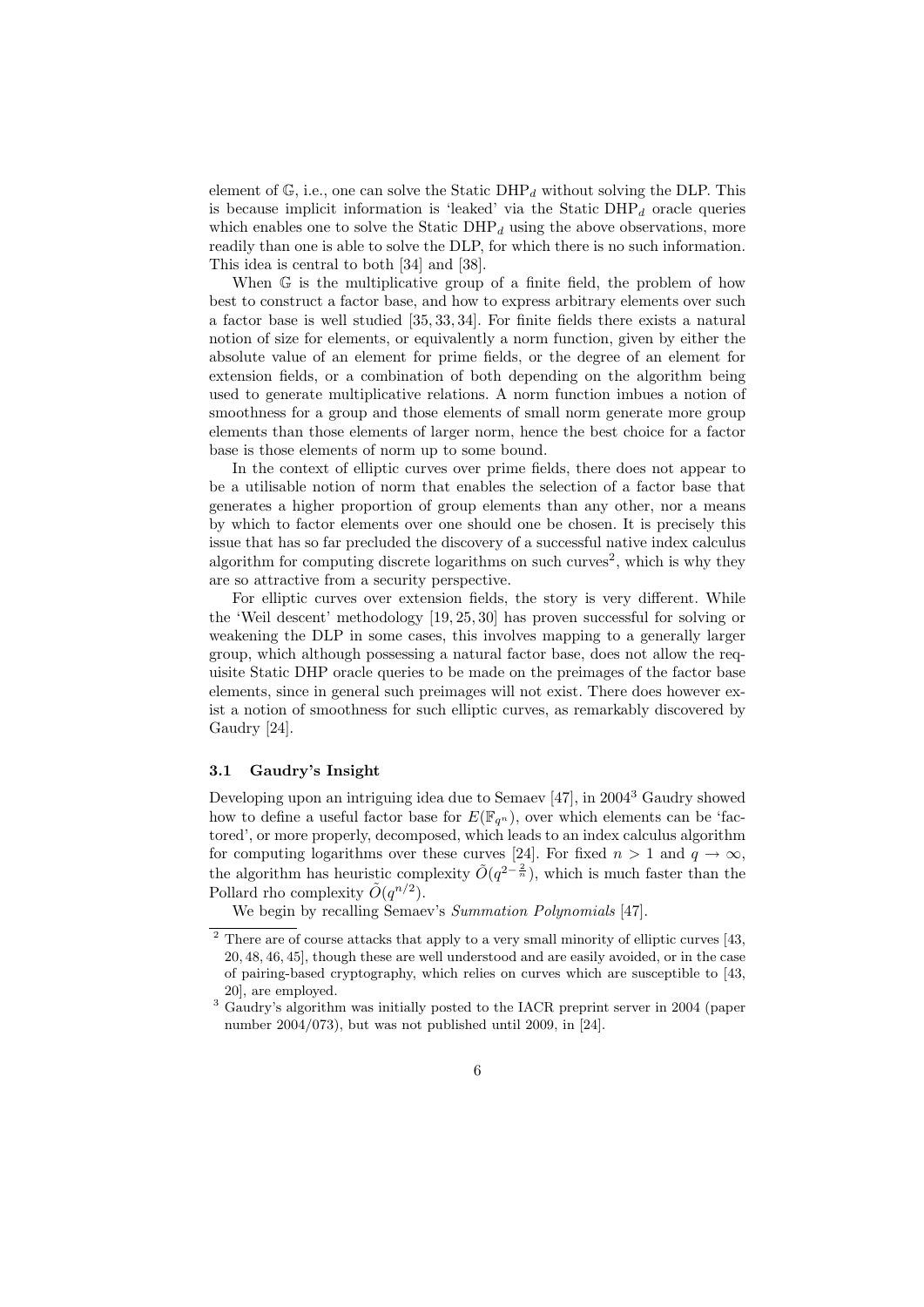**Definition 2.** For char( $\mathbb{F}_q$ ) > 3 let E be an elliptic curve defined over  $\mathbb{F}_{q^n}$ by the equation  $y^2 = x^3 + ax + b$ . The summation polynomials  $f_n$  of E are defined by the following recurrence, with initial values for  $n = 2$  and 3 given by  $f_2(X_1, X_2) = X_1 - X_2$ , and

$$
f_3(X_1, X_2, X_3) = (X_1 - X_2)^2 X_3^2 - 2((X_1 + X_2)(X_1X_2 + a) + 2b)X_3
$$
  
 
$$
+ ((X_1X_2 - a)^2 - 4b(X_1 + X_2)),
$$

and for  $n \geq 4$  and  $1 \leq k \leq n-3$ ,

$$
f_n(X_1,\ldots,X_n) = Res_X(f_{n-k}(X_1,\ldots,X_{n-k-1},X), f_{k+2}(X_{n-k},\ldots,X_n,X)).
$$

While this definition may appear rather mysterious, Semaev derived the above formulae by insisting that  $f_n$  satisfies the following property, which relates  $f_n$  to the addition law on E.

**Theorem 1.** (Semaev [47]). Let E be an elliptic curve over a field k,  $n \geq 2$  and  $f_n$  its n-th summation polynomial. Let  $x_1, \ldots, x_n$  be n elements of an algebraic closure  $\overline{k}$  of k. Then  $f_n(x_1,...,x_n) = 0$  iff there exists an n-tuple  $(y_1,...,y_n)$  of elements in k such that for all i,  $P_i = (x_i, y_i)$  is a point on E and

$$
P_1 + \cdots + P_n = \mathcal{O}.
$$

One can therefore see immediately that  $f_n$  provides an encoding for all sets of  $n$  points on a given curve whose sum is the identity element. For an elliptic curve E over a prime field  $\mathbb{F}_p$ , Semaev proposed setting the factor base to be the set be all points on E whose abscissa have magnitude less than  $p^{1/n}$ . Then one computes random multiples of some base point P, say  $R_i = r_i P$ , and attempts to write each such  $R_i$  as a sum of n points in the factor base. To do this one need only solve

$$
f_{n+1}(x_1, \dots, x_n, x_{R_i}) = 0.
$$
 (1)

By symmetry, one heuristically expects this to be possible for a proportion  $1/n!$ of points  $R_i$ , and when  $O(p^{1/n})$  points that decompose have been found (the approximate size of the factor base) one can obtain their logarithms with respect to P via a sparse linear algebra elimination, which has complexity  $\tilde{O}(p^{2/n})$ . Finding the logarithm of an arbitrary group element is then easy. Therefore, if finding small roots of (1) were possible, for fixed  $n \geq 5$  and  $p \to \infty$  this algorithm would be faster than Pollard rho.

Unfortunately, finding such small roots, at least for more than two variables [9], appears hard. Gaudry's insight was to observe that for elliptic curves over  $\mathbb{F}_{q^n}$ , if one uses a factor base consisting of points with abscissae in the base field  $\mathbb{F}_q$ , then assuming the field of definition of the curve is  $\mathbb{F}_{q^n}$ , the Weil restriction of scalars of equation (1) from  $\mathbb{F}_{q^n}$  to  $\mathbb{F}_q$  forms an algebraic system of n equations in *n* indeterminates over  $\mathbb{F}_q$ , which is nearly always zero-dimensional and which can be solved via elimination theory [24]. Note that the above assumption crucially also ensures that the factor base elements do not form a subgroup. Using a 'double large prime variation' [26] this leads to a DLP algorithm with complexity  $\tilde{O}(q^{2-\frac{2}{n}})$ . We are now ready to present the basic version of our algorithm, in which we detail how this Weil restriction approach works.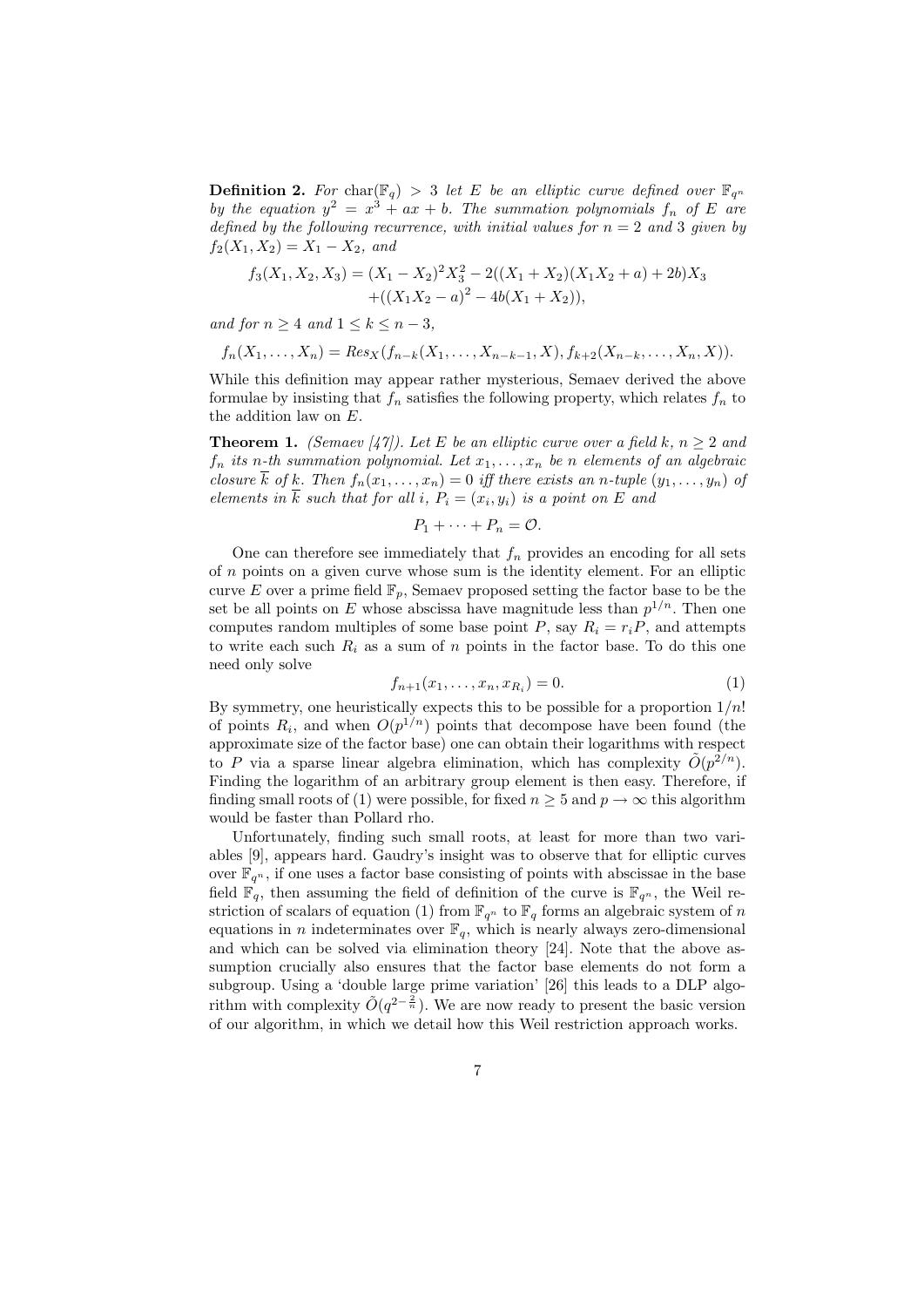#### 3.2 Basic Oracle-Assisted Static DHP Algorithm

Let E be an elliptic curve whose field of definition is  $\mathbb{F}_{q^n}$ . We define a factor base  $\mathcal F$  à la Gaudry [24] as follows:

$$
\mathcal{F} = \{ P = (x, y) \in E(\mathbb{F}_{q^n}) \mid x \in \mathbb{F}_q \}.
$$

On heuristic grounds, one expects  $|\mathcal{F}| \approx q$ , see [24]. For each  $P \in \mathcal{F}$  we make an oracle call to the Static DHP oracle, to give  $\delta(P) = dP$ .

For an arbitrary point  $R \in E(\mathbb{F}_{q^n})$ , the goal is to find dR. We attempt write R as a sum of n elements of  $\mathcal{F}$ , i.e.,

$$
R = P_1 + \cdots + P_n.
$$

By symmetry, one heuristically expects the proportion of elements expressible in such a way to be approximately  $1/n!$ . To perform this decomposition one uses Semaev's summation polynomial  $f_{n+1}$ , and attempts to solve

$$
f_{n+1}(x_1,\ldots,x_n,x_R)=0\in\mathbb{F}_{q^n}.
$$
\n<sup>(2)</sup>

Note that the expression on the left of equation (2) involves the defining coefficients of the curve E, and the abscissa  $x_R$ , all of which are in  $\mathbb{F}_{q^n}$ . Fix a polynomial basis  $\{1, t, \ldots, t^{n-1}\}$  for the extension  $\mathbb{F}_{q^n}/\mathbb{F}_q$ . Then each one of the n coefficients of powers of t must be zero. Since each of the n abscissae  $x_i$  are in  $\mathbb{F}_q$ , equation (2) defines a variety with n equations in n indeterminates over  $\mathbb{F}_q$ , which one solves via a Grobner basis computation, see §3.3.

If there is a solution  $(x_1, \ldots, x_n)$  to the system (2), then one needs to compute all  $2^n$  possible combinations  $\pm P_1 \pm \cdots \pm P_n$  for the corresponding ordinates in order to find the correct combination which sums to  $R$ . Then the solution to the Static DHP for R is immediate:

$$
\delta(R) = dR = dP_1 + \dots + dP_n,
$$

where all the terms on the right hand side are already known, due to the oracle queries on  $\mathcal{F}$ .

As already discussed, if a solution does not exist, then one adds to  $R$  a random element  $Q \in \mathcal{F}$  (or any linear combination thereof) and attempts to decompose this point once again. One expects this to succeed after approximately  $n!$  attempts. When it does we have the following equation:

$$
R+Q=P_1+\cdots+P_n,
$$

which implies that

$$
\delta(R) = dR = dP_1 + \cdots + dP_n - dQ,
$$

where again all the terms on the right hand side are already known. Hence our Static  $DHP_d$  instance is solved.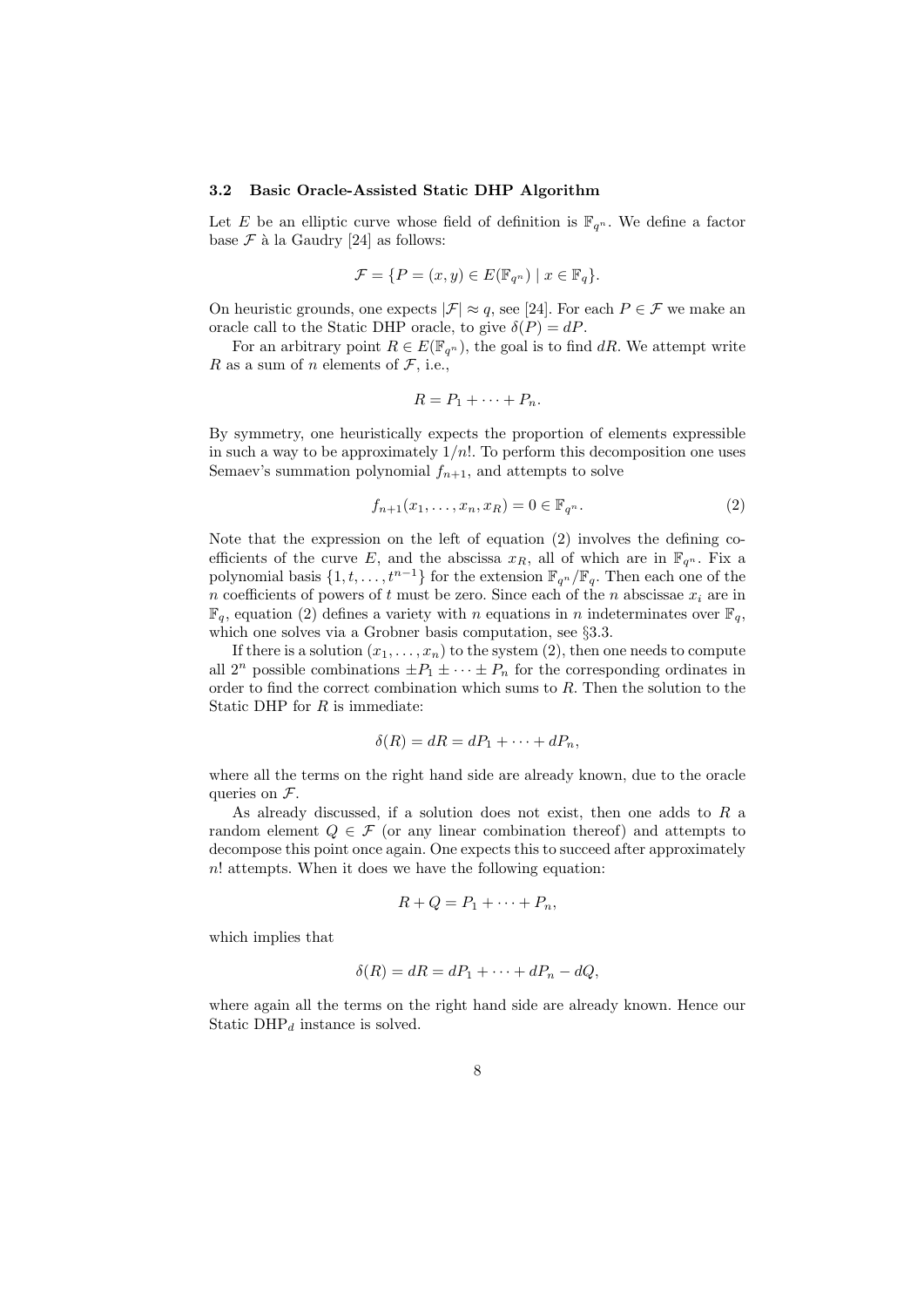#### 3.3 Discussion

Our first observation is that the above algorithm and this discussion of it are entirely heuristic; however we believe that the algorithm and its complexity can be made completely rigorous using the results of Diem [10, 11], should one choose to do so, see §3.4.

Our second observation — which is fundamental to the complexity of the algorithm — is that in contrast to the DLP, there is no linear algebra elimination, since only a single relation is sought. So once the initial oracle querying phase is complete, the complexity of the algorithm depends only on the problem of computing one relation. We therefore analyse this cost now.

For  $n \geq 3$ , Semaev's summation polynomials  $\{f_n\}$  are symmetric and are of degree  $2^{n-2}$  in each variable. Hence equation (2) is of degree  $2^{n-1}$  each variable. In order to simplify the system greatly, it pays to express  $f_{n+1}$  in terms of the elementary symmetric functions  $e_1, \ldots, e_n$  in the variables  $x_1, \ldots, x_n$ . We then have a system of n equations in the n indeterminates  $e_1, \ldots, e_n$  each of which again has degree bounded by  $2^{n-1}$  in each variable. In order to solve this system, we perform a Gröbner basis computation.

In practice our experiments (see  $\S5$ ) showed that the Gröbner basis w.r.t the lexicographic ordering always satisfies the so-called shape lemma [27, 41], i.e., it is of the following form:

$$
e_1-g_1(e_n), e_2-g_2(e_n), \ldots, e_{n-1}-g_{n-1}(e_n), g_n(e_n), \hspace{1cm} (3)
$$

where  $g_i(e_n)$  is a univariate polynomial in  $e_n$  for each i. In general the degree of the univariate polynomial in  $e_n$  that we obtain will be  $2^{n(n-1)}$  and indeed in our experiments this is borne out. The complexity of Faugère's algorithm  $F4$  [16] to compute this basis is therefore at least

$$
\tilde{O}(Poly(2^{n(n-1)})).
$$

Since this is doubly exponential in  $n$ , this makes the algorithm practical only for very small values of n. However for fixed n and  $q \to \infty$ , this is polynomial in log q.

To find whether or not the system has roots  $e_1, \ldots, e_n \in \mathbb{F}_q$ , one extracts the linear factors of the univariate polynomial  $g_n(e_n)$  using a gcd computation with  $e_n^q - e_n$  followed by Cantor-Zassenhaus and then substitutes each  $\mathbb{F}_q$  root  $e_n$  into  $g_i(e_n)$  to find  $e_{n-1}, \ldots, e_1$ . For each such vector of  $\mathbb{F}_q$  roots  $(e_1, \ldots, e_n)$ one tests whether the polynomial

$$
p(x) = xn - e1xn-1 + e2xn-2 - \dots - (-1)n en
$$
 (4)

splits over  $\mathbb{F}_q$ . If it does then these roots are the abscissae of points in  $E(\mathbb{F}_q)$ , and there exists a linear combination

$$
\epsilon_1 P_1 + \dots + \epsilon_n P_n \tag{5}
$$

with  $\epsilon_i \in \{-1, 1\}$  which sums to R. This step is also polynomial in log q.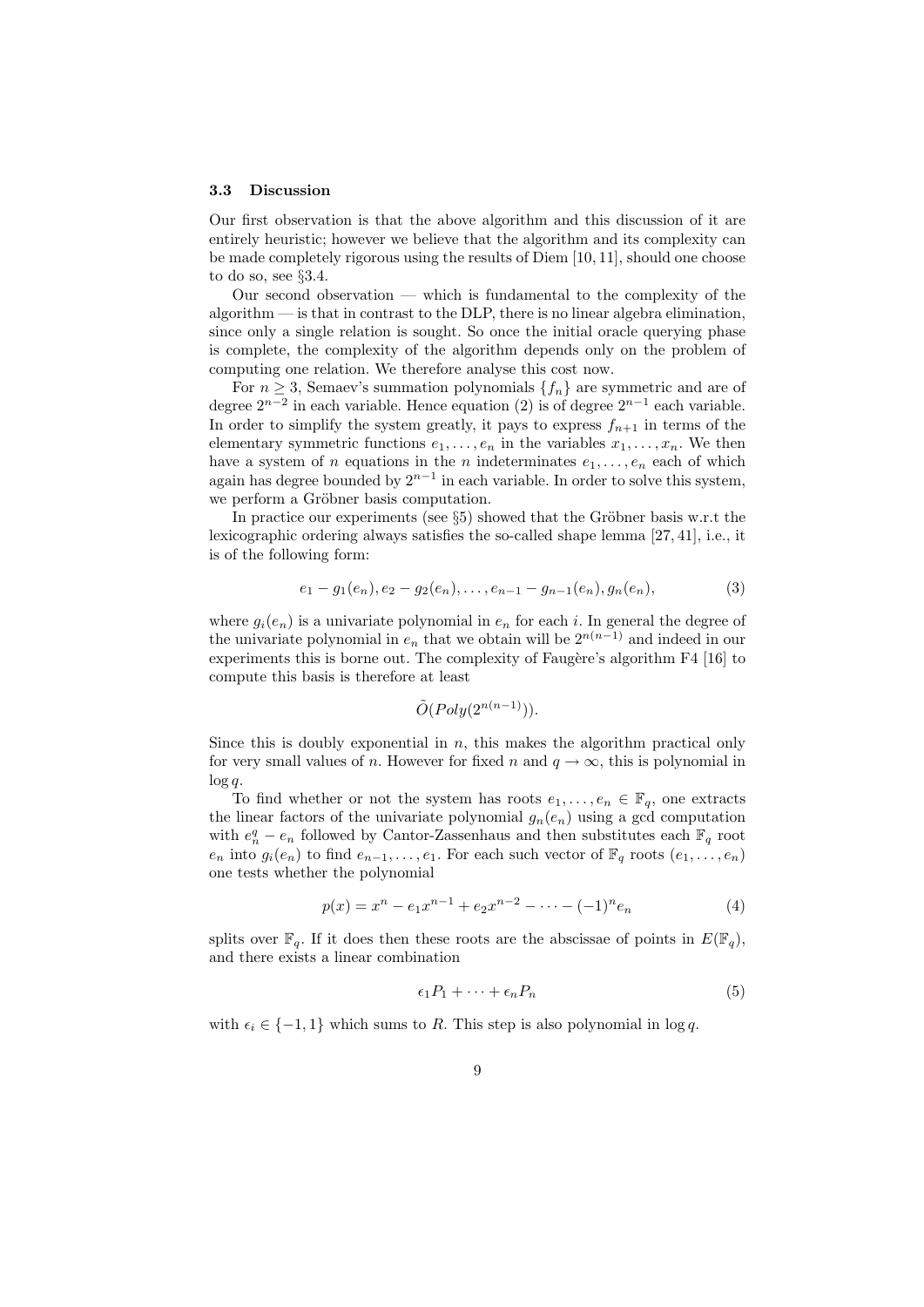On average one expects to have to perform n! such decompositions in order to find a relation. Therefore the complexity of the our basic Static DHP algorithm for fixed  $n > 1$  and  $q \to \infty$  is polynomial in log q. This gives the following heuristic result.

**Heuristic Result 1.** For any elliptic curve  $E(\mathbb{F}_{q^n})$ , by making  $O(q)$  queries to a Static DHP<sub>d</sub> oracle during an initial learning phase, for fixed  $n > 1$  and  $q \rightarrow \infty$ , an adversary can solve any further instance of the Static DHP<sub>d</sub> in time  $Poly(\log q)$ .

Note that prior to the learning phase, the adversary needs to construct the factor base by testing whether a given abscissa  $x \in \mathbb{F}_q$  gives a point lying on E or not. We incorporate this computation into the learning phase, since it has the same complexity of  $\tilde{O}(q)$ . It is of course possible to balance the cost of the learning and relation-finding phases, which we now consider.

#### 3.4 Balancing the setup and relation-finding costs

To balance the cost of the oracle querying phase and the relation finding phase, one needs to reduce the size of the factor base by some proportion. To this end, Let  $|\mathcal{F}| = q^{\alpha}$ , with  $0 < \alpha \leq 1$ . Then given the decomposition of a random point  $R \in E$  as a sum of points whose abscissa are in  $\mathbb{F}_q$ , the probability that a single abscissa is in  $\mathcal F$  is  $q^{\alpha-1}$ . Assuming these events are independent, the probability that all *n* abscissae are in  $\mathcal F$  is  $q^{n(\alpha-1)}$ . Hence in order to obtain one relation, one expects to have to perform  $1/q^{n(\alpha-1)} = q^{n(1-\alpha)}$  successful decompositions.

Asymptotically for fixed  $n > 1$  and  $q \to \infty$  one can regard the cost of a decomposition as unital (modulo some log factors) and hence to balance the two stages  $\alpha$  must satisfy:

$$
q^{\alpha} = q^{n(1-\alpha)},
$$

and so  $\alpha = n/(n+1) = 1 - \frac{1}{n+1}$ . This gives the following heuristic result as stated in the abstract.

Heuristic Result 2. For any elliptic curve  $E(\mathbb{F}_{q^n})$ , by making  $O(q^{1-\frac{1}{n+1}})$ queries to a Static DHP<sub>d</sub> oracle during an initial learning phase, for fixed  $n > 1$ and  $q \rightarrow \infty$ , an adversary can solve any further instance of the Static DHP<sub>d</sub> in time  $\tilde{O}(q^{1-\frac{1}{n+1}})$ .

Observe that there is no possibility (nor necessity) for considering so-called large primes, i.e., those with absicissa in  $\mathbb{F}_q$  but not lying in  $\mathcal{F}$ , since there is no linear algebra elimination step on the single relation. If we compare the above complexity to that obtained by Gaudry for the DLP, namely  $\tilde{O}(q^{2-\frac{2}{n}})$ , which uses a double large-prime variant, we see that our algorithm for solving the Static DHP approaches being a square root faster for increasing  $n$ . Intuitively this difference in complexity arises from there not being a linear algebra step in the solution of the Static DHP $_d$ .

We note that Diem has given a rigorous algorithm that is essentially equivalent to Gaudry's DLP algorithm above [10], which for fixed  $n \geq 2$  solves the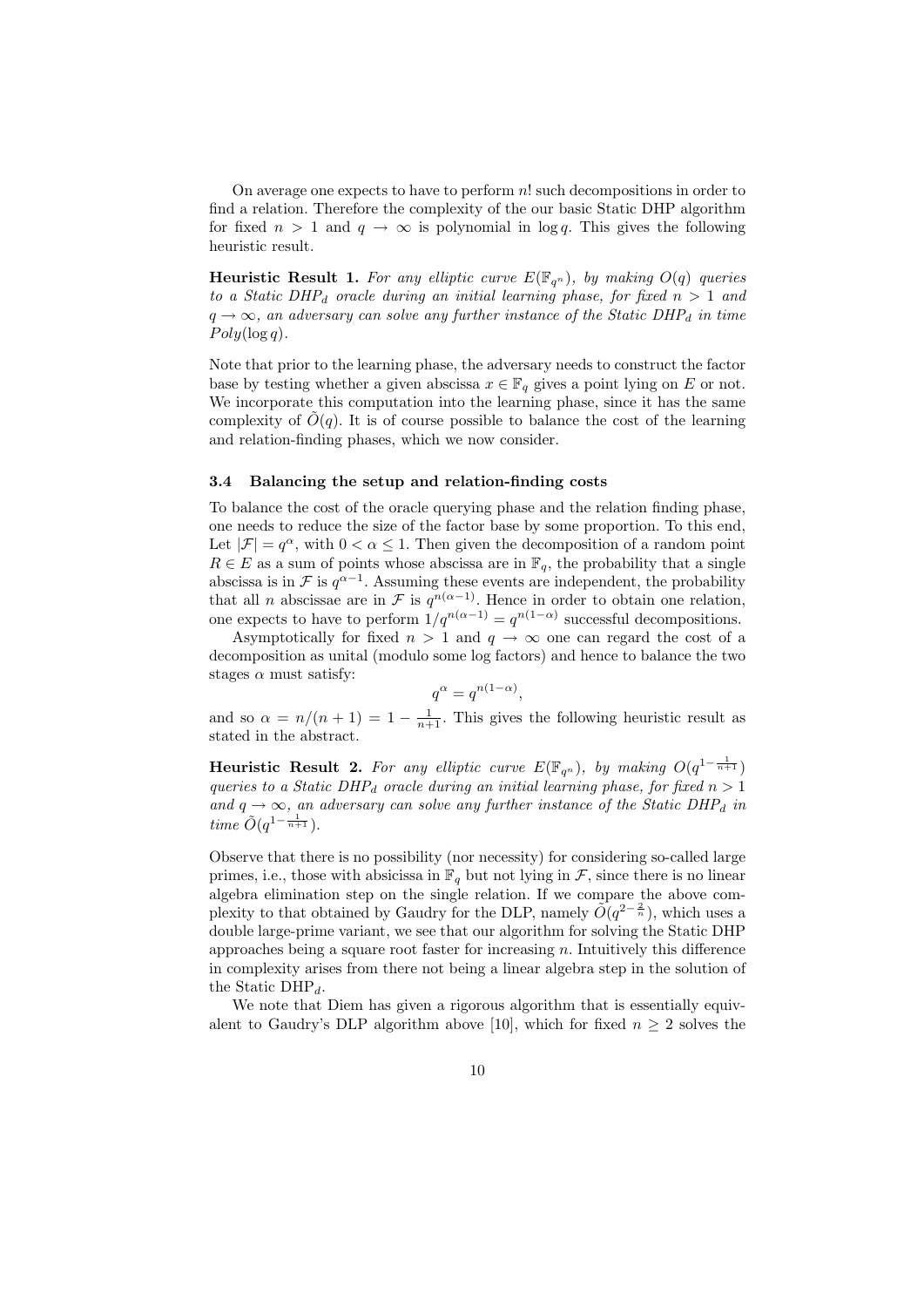DLP on any elliptic curve over  $\mathbb{F}_{q^n}$  in proven expected time  $q^{2-2/n}(\log q)^{O(1)}$ . We believe his treatment can be adapted *mutatis mutandis* to transform the above two heuristic results into theorems, though since it is not the primary focus of this paper, we have not verified this here.

Observe that in practice the limiting factor is not the decompositions, but the oracle queries, since these would typically be performed on a single server, whereas the former can be easily distributed. One can therefore reduce the number of such queries below the above threshold, at the expense of needing to perform more decompositions. Such a trade-off is easily optimised, based on the amount of computing power available, but will nevertheless require an exponential number of oracle queries, for fixed n and  $q \rightarrow \infty$ . We now consider how and when the number of oracle queries may be made subexponential in the size of the group.

#### 3.5 Subexponential Oracle-Assisted Static DHP algorithm

Diem has also proven the following remarkable result [11]. For  $n \to \infty$  and assuming  $n = O(\sqrt{\log q})$ , the DLP over any elliptic curve  $E(\mathbb{F}_{q^n})$  can be solved in expected time  $q^{O(1)} = e^{O(\log(q^n)^{2/3})}$ . Thus for a family of finite fields, any elliptic curve DLP can be solved using a native subexponential index calculus algorithm.

While Diem is not precise in his analysis of the exponents in the complexity of the constituent parts of the algorithm, it is clear that since for the oracle-assisted Static  $DHP<sub>d</sub>$  there is no linear algebra step, one expects a similar improvement over the DLP algorithm in this context to the fixed  $n$  case, i.e., nearly square root, and that this also can be rigorously proven. This therefore provides an oracle-assisted Static  $DHP<sub>d</sub>$  algorithm that requires a subexponential number of oracle queries. We leave it as an open problem to find the precise complexity of Diem's algorithm, and the resulting complexity of our algorithm in this context.

### 4 Potentially Vulnerable Curves

At EUROCRYPT 2009, Galbraith, Lin and Scott proposed the use of special elliptic curves over  $\mathbb{F}_{p^2}$  and  $\mathbb{F}_{p^4}$  [21], which possess efficiently computable homomorphisms that permit a particularly efficient version of Gallant-Lambert-Vanstone point multiplciation method [23]. As well as the single bit speed-up of Pollard rho available on these curves, both the GHS attack [25] and Gaudry's attack [24] are considered, and appropriate recommendations are made in light of these. In particular, for curves over  $\mathbb{F}_{p^2}$ , neither of these attacks is faster than Pollard rho, and so these curves were believed to attain the desired security level. For curves over  $\mathbb{F}_{p^4}$ , in light of the latter attack the authors recommend that primes of length 80 bits should be used to achieve 128-bit security, rather than of length 64 bits, although it is stated that this is a very conservative choice, since Gaudry's algorithm requires expensive computations, and so potentially smaller primes could be used. Similarly Hankerson, Karabina and Menezes have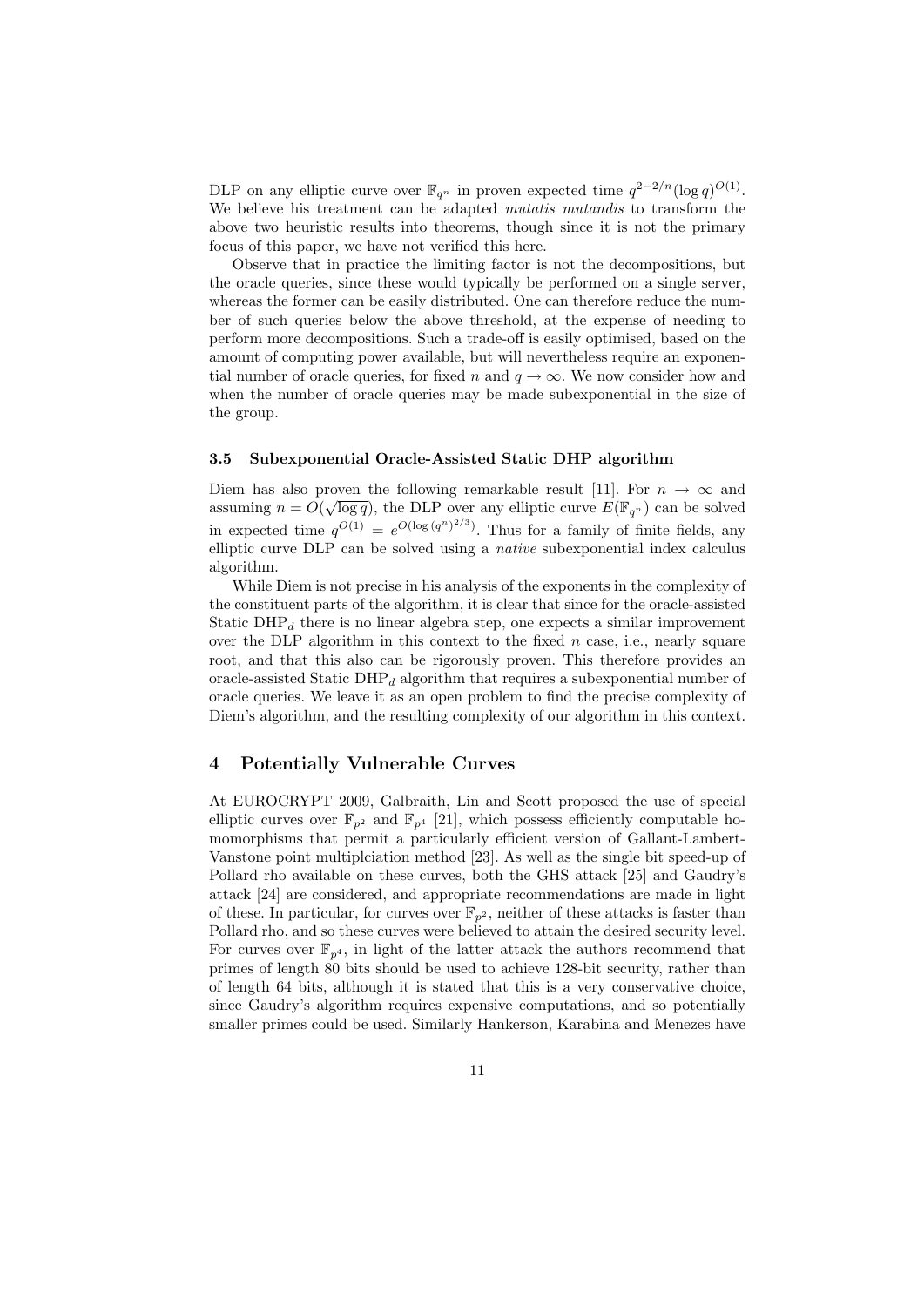considered the GLS point multiplication method over binary fields of the form  $\mathbb{F}_{q^2}$  [29].

Prior to our attack, the only potential weakness of cryptographically interesting curves over  $\mathbb{F}_{p^2}$  would be due to the Brown-Gallant-Cheon attack. In the best case (from an adversary's perspective), should the group order  $\pm 1$  be divisible by an integer of size  $O(p^{2/3})$ , then the Static DHP<sub>d</sub> secret d can be computed in time  $\tilde{O}(p^{2/3})$ . Such a condition can be easily avoided should this attack be a concern. For the curves considered in [29], the Weil descent method is analysed and it is shown that the proportion of susceptible curves is negligible and can be provably avoided with a feasible computation. However, regardless of the divisibility properties of the group order  $\pm 1$ , the balanced oracle-assisted Static DHP<sub>d</sub> algorithm from §3.4 achieves a complexity of  $\tilde{O}(p^{2/3})$  (and similarly for the binary curves). Assuming that point decompositions over the factor base can be computed efficiently, this attack therefore poses a real threat.

For curves over  $\mathbb{F}_{p^4}$ , our attack has complexity  $\tilde{O}(p^{4/5})$ , which is much faster than Gaudry's attack on the DLP, which has complexity  $\tilde{O}(p^{3/2})$ . Again assuming that point decompositions can be performed efficiently, curves over degree 4 extensions are also vulnerable.

Also of interest are the legacy curves which until recently formed part of the Oakley Key Determination Protocol, a part of IPSEC. These are the 'Well Known Groups' 3 and 4 [31] which are elliptic curves defined over the fields  $\mathbb{F}_{2^{155}}$ and  $\mathbb{F}_{2^{185}}$ , and which have been the target of numerous attempted attacks via the Weil descent method [49, 25, 22, 44], since their inception.

## 5 Experimental Results

We implementated our oracle-assisted Static  $DHP<sub>d</sub>$  algorithm using the computational algebra system MAGMA [5] (V2.16-5), which was run on an Intel Xeon running at 3.16GHz with 32G of memory. We considered two sets of curves. The first set consisted of four randomly selected curves of prime order, each of which were 256 bits in length, for fields of the form  $\mathbb{F}_{p^2}$ ,  $\mathbb{F}_{p^3}$ ,  $\mathbb{F}_{p^4}$  and  $\mathbb{F}_{p^5}$ , see §5.1 and §5.2. These curves were chosen in order to measure how vulnerable the curves proposed in [21] are to our algorithm. We also provide estimates for solving the DLP on these curves via Pollard rho and the state of the art index calculus algorithms. The second set consisted of four randomly selected curves of order  $4 \cdot p$  with p of bitlength 256 over the binary fields  $\mathbb{F}_{2^{ln}}$ , for  $n = 2, 3, 4$  and 5, so that  $ln$  was as close to 256 as possible. The reason for implementing the attack on these curves was twofold: firstly to assess the security of the curves proposed in [29]; and secondly to compare the efficiency of the attack with the prime field case, with a view to assessing the difficulty of breaking the oracle-assisted Static DHP<sub>d</sub> on the Oakley curves, which we report in  $\S 5.3$ .

While our implementations in MAGMA are clearly sub-optimal, our goal was to provide a proof-of-concept implementation, and to give a reasonable indication of what can be achieved in practice. Indeed our results provide an upper bound for the time required to solve the oracle-assisted Static  $DHP<sub>d</sub>$  in each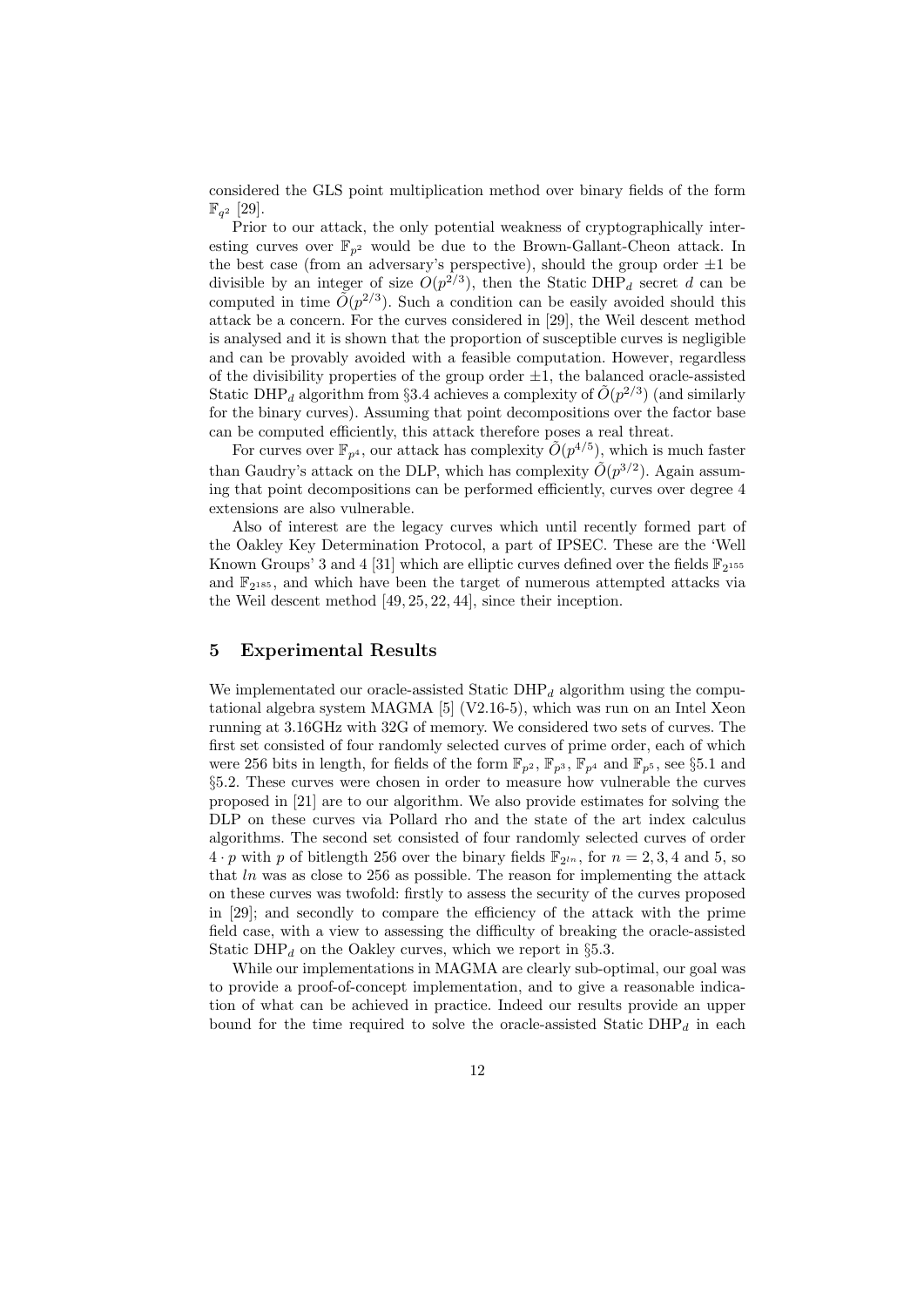case. With a tailored and optimised low-level implementation our attack times can be improved significantly, as exemplified by the result reported in [28].

#### 5.1 Large prime characteristic

For each of  $n = 2, 3, 4$  and 5 we used curves of the form

$$
E(\mathbb{F}_{p^n}): y^2 = x^3 + ax + b,
$$

for a and b randomly chosen elements of  $\mathbb{F}_{p^n}$ , such that  $\#E(\mathbb{F}_{p^n})$  was a prime of bitlength 256.

For  $n = 2, 3$  and 4 we computed the symmetrised summation polynomials  $f_3, f_4$  and  $f_5$  respectively, and all experiments were completed within two hours. For the computation of  $f_6$ , we surprisingly ran out of memory, and so instead independently symmetrised the two  $f_4$  polynomials used in the resultant computation to reduce the number of terms, and substituted  $x_R$  into this partially symmmetrised version of  $f_6$ . One can extract the elementary symmetric polynomials from these two independent sets by appropriately recombining them. However the resulting Gröbner basis computation eventually exhausted the available memory and so the  $n = 5$  experiments were unable to be completed. Without an accurate idea of how long the Gröbner basis computation might take were we to have sufficient available memory, we consider finding relations for curves over these fields to be impractical given our resources at the present time. Note however that for prime base fields, we know of no proposals in the literature for the use of degree five extension fields for elliptic curve cryptography. We therefore include results only for  $n = 2, 3$  and 4, in Table 1.

Table 1. Data for testing and decomposing points for elliptic curves over extension fields. Times are in seconds.

|                |        |       | $\left n\right \log p\right \#f_{n+1}\right \#\mathrm{sym}f_{n+1}\left T(\mathrm{GB})\right T(\mathrm{roots})\right $ |       |       |
|----------------|--------|-------|-----------------------------------------------------------------------------------------------------------------------|-------|-------|
|                | 2  128 | 13    | 5                                                                                                                     | 0.001 | 0.009 |
|                | 3 85.3 | 439   | 43                                                                                                                    | 0.029 | 0.027 |
| $\overline{4}$ | 64     | 54777 | 1100                                                                                                                  | 5363  | 3.68  |

The column titles in the table denote respectively: the degree of the extension field; the size of the prime base field in bits; the number of monomials in  $f_{n+1}$ ; the number of monomials in  $f_{n+1}$  once symmetrised; the average time required to perform a Gröbner basis computation; and the average time required to find the points that sum to the point being decomposed respectively.

As per §3.3 the last of these consists of the extraction of the degree one factors of the polynomial  $g_n(e_n)$  and then substitutes the roots into the remaining polynomials  $g_i(e_n)$  in equation (3). This is followed by the desymmetrisation factorisation (equation (4)) and then computation of the correct linear combination of factor base elements that sum to  $P$  (equation (5)).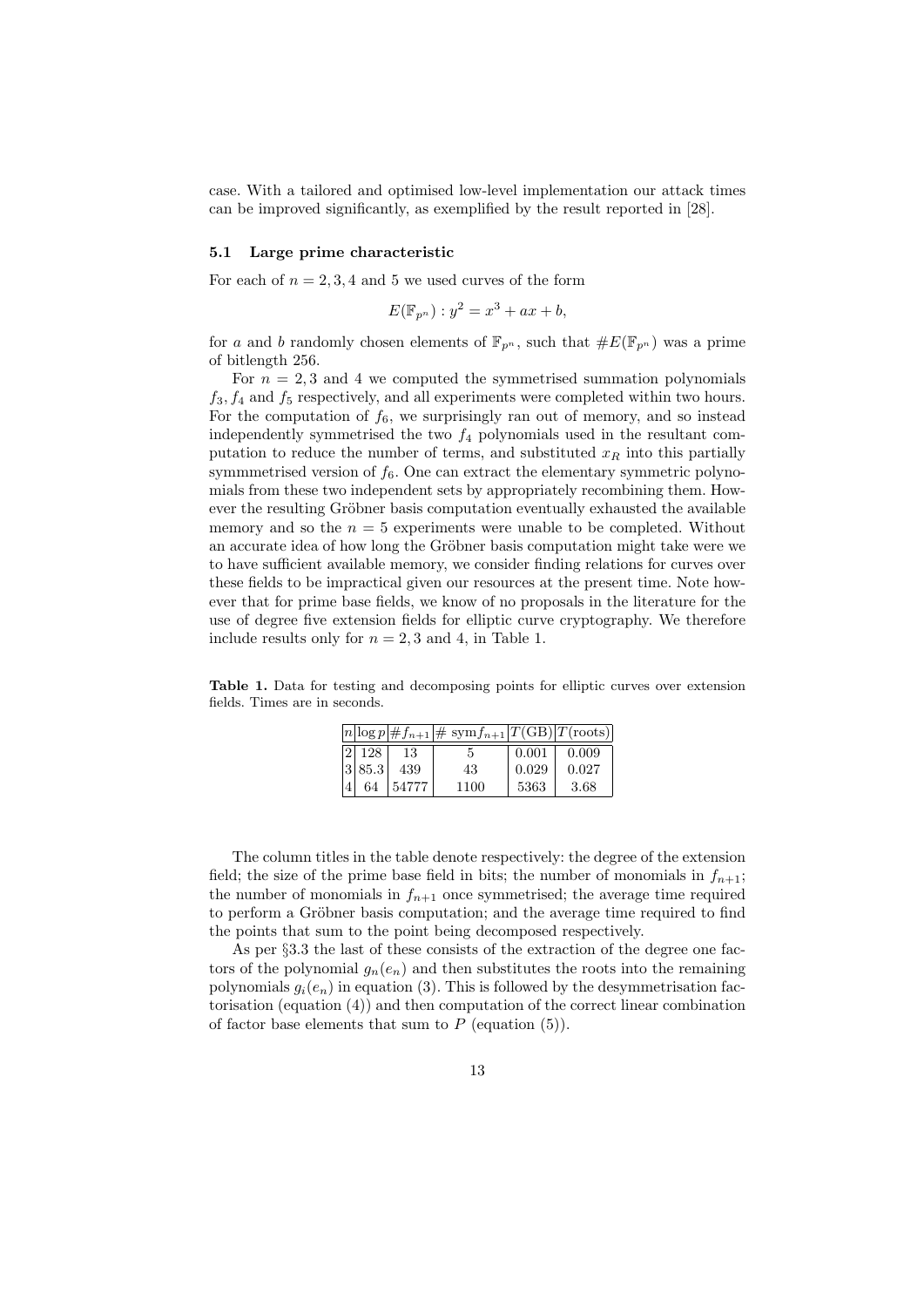As one can see, symmetrisation reduces the size of the system greatly. Note that the only setup cost comes from computing  $f_{n+1}$  and its symmetrisation; the final two columns give the average decomposition cost per input point, which for  $n = 2$  and 3 is over 1000 inputs includes both those that do decompose over  $\mathcal F$ , as well as those that do not.

For  $n = 4$ , since the computation is significantly more costly, we report the time for one input point only; note that the input system for the Gröbner basis computation always has the same form but with different coefficients, and hence one expects this part of the computation to be very consistent. With regards to the root finding time, the three stages described above took 3.68s, 0.00s and  $0.04s$  respectively, and so the dominant cost is the initial factorisation, which is necessary whether an input point decomposes or not. Hence we estimate the average time over uniformly chosen input points to be  $\approx 3.68 + 0.04/4! \approx 3.68s$ , since a point decomposes with probability 1/4!.

#### 5.2 Upper bounds on attack times

From the data in Table 1 and the time required to compute a scalar multiplication, one can compute an upper bound on the time required to carry out the attack in §3.4. Setting  $|\mathcal{F}| = p^{\alpha}$ , a minimising  $\alpha$  balances the two stages of the attack, namely the oracle calls, and the relation finding stage. We ignore the cost of constructing the factor base since this only involves a handful of field operations and a Legendre symbol computation. A more careful version of the argument of §3.4 leads to the following equation:

$$
p^{n(1-\alpha)} \cdot n! \cdot (T(\text{GB}) + T(\text{roots})) = p^{\alpha} \cdot T(\text{scalar}),
$$

where  $T(\text{scalar})$  denotes the average cost of a scalar multiplication. With our implementation the latter costs approximately 0.008s, 0.011s and 0.012s on the curves defined over  $\mathbb{F}_{p^2}$ ,  $\mathbb{F}_{p^3}$  and  $\mathbb{F}_{p^4}$  respectively.

Table 2 details the resulting values of alpha for  $n = 2, 3, 4$  and the corresponding estimated attack times. As stated in §3.4, these estimates assume that each set of  $q^{\alpha}$  factor base elements has the same probability of expressing the decomposition a random decomposable point as a linear sum of elements from that set.

Table 2. Attack time estimates for our implementation. Times are in seconds.

| $\overline{n}$ | $\alpha$      | Attack time Pollard rho |             |
|----------------|---------------|-------------------------|-------------|
|                | 2 0.6701(2/3) | $2^{79.8}$              | 2111.3      |
|                | 3 0.7645(3/4) | 259.7                   | $2^{111.4}$ |
|                | 4 0.8730(4/5) | $2^{50.5}$              | $2^{111.4}$ |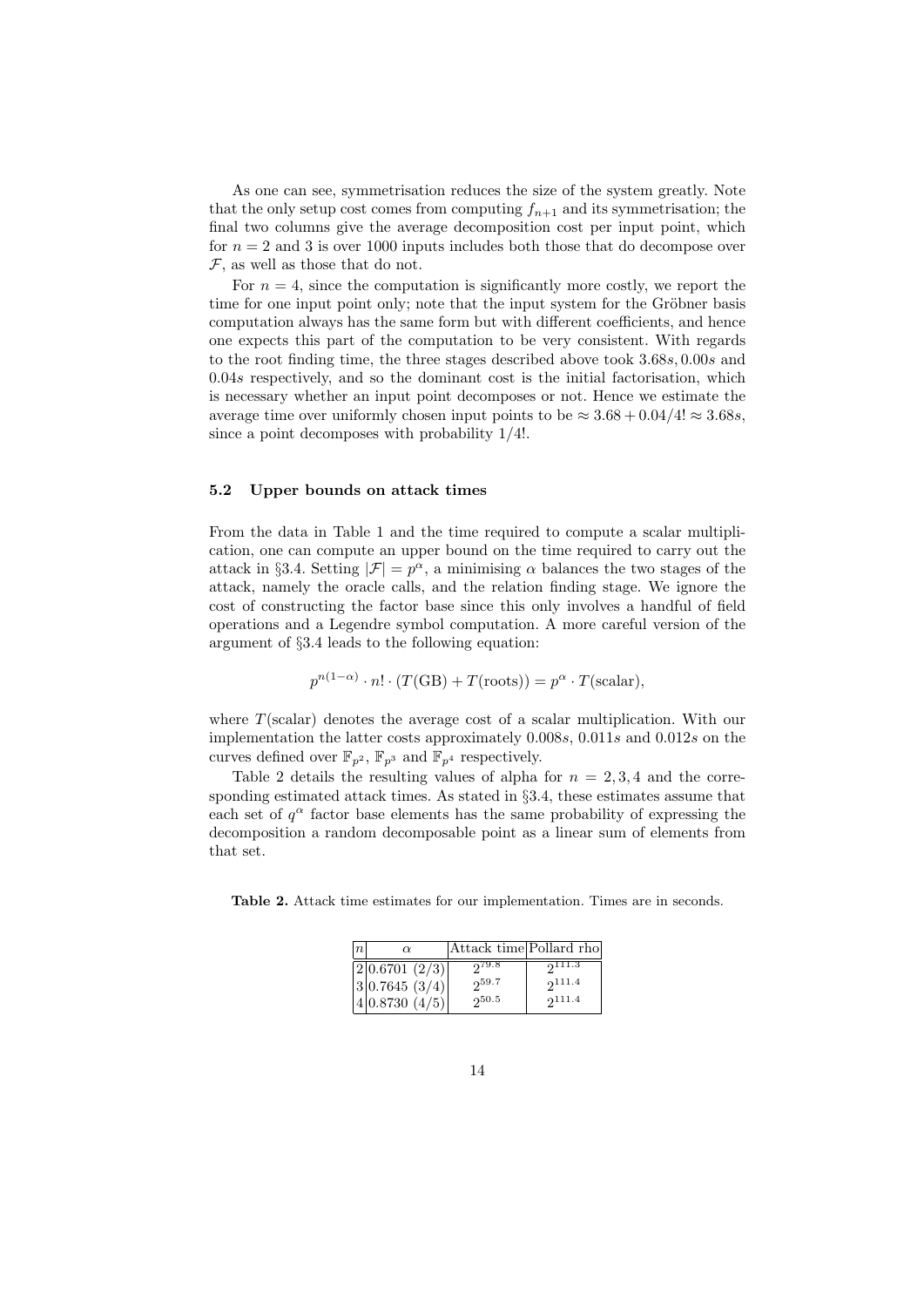The Pollard rho attack times have been estimated as  $\sqrt{\pi \cdot 2^{256}/2}$  group operations, where the cost of a group operation has been estimated using the  $T(\text{scalar})$  times above, assuming use of the double and add algorithm. We have incorporated the speed-up afforded by performing random walks on equivalence classes of points [14, 51] when the set of points  $\{\pm \psi^{i}(P) : 0 \leq i \leq m\}$  for a given point P are deemed to be equivalent, where  $\psi$  is the homomorphism from [21]. This results in the three curves have virtually identical security.

Pollard rho however is not the fastest asymptotic DLP algorithm in this context. In the basic index calculus one finds  $O(p)$  relations with a linear algebra cost of  $O(p^2)$ . Assuming the decomposition cost is sufficiently small, one can reduce the size of the factor base to balance the cost of the two stages, to  $O(p^{2-\frac{2}{n+1}})$ , which is originally due to Harley. In addition, one can also use single and double large prime variations [50, 26], resulting in complexities of  $O(p^{2-\frac{2}{n+1/2}})$  and  $O(p^{2-\frac{2}{n}})$  respectively.

Our implementation allows one to give upper bounds for the attack times for each of these approaches, and consequently provides information regarding what size of  $p$  should be chosen to provide 128 bit security, for each  $n$ , subject to our attack implementation. This security level is the length of time required to compute  $2^{128}$  basic group operations. Note that in the double large prime variation, for the most interesting case  $n = 4$  the number of relations required is  $O(p^{3/2})$ . With our decomposition implementation, the time for the relation generation stage is  $p^{3/2} \cdot 4! \cdot 5366.68s \approx 2^{113.0} s$ , which is comparable to Pollard rho. Hence for this security level, p of length 64 bits would appear to be secure. However, in an optimised implementation the decomposition time could clearly be improved, necessitating increasing  $p$  accordingly to compensate. Furthermore, since the relation generation stage is more costly than the linear algebra, to balance the two stages of the algorithm one would need to increase the factor base size marginally. These intricacies mean that although our implementation provides an upper bound for the attack time, how to select an appropriate size p to ensure security for elliptic curves over these extension fields remains an open issue.

#### 5.3 Characteristic two

For each of  $n = 2, 3, 4$  and 5 we used curves of the form

$$
E(\mathbb{F}_{2^{ln}}): y^2 + xy = x^3 + b,\tag{6}
$$

for b a randomly chosen element of  $\mathbb{F}_{2^{ln}}$ , such that  $\#E(\mathbb{F}_{2^{ln}})$  was a four times a prime of bitlength 256. Note that (6) is the form of the Oakley curves [31]. Also note that the base fields  $\mathbb{F}_{2^l}$  in each case are not necessarily of prime extension degree over  $\mathbb{F}_2$ . Since our focus was to compare the effect of characteristic for fields of a given size with particular small extension degrees, we disregard any possible DLP weaknesses due to Weil descent for these example curves.

For these curves the summation polynomials are surprisingly simple, and very sparse, making their computation easy, in contrast to the prime base field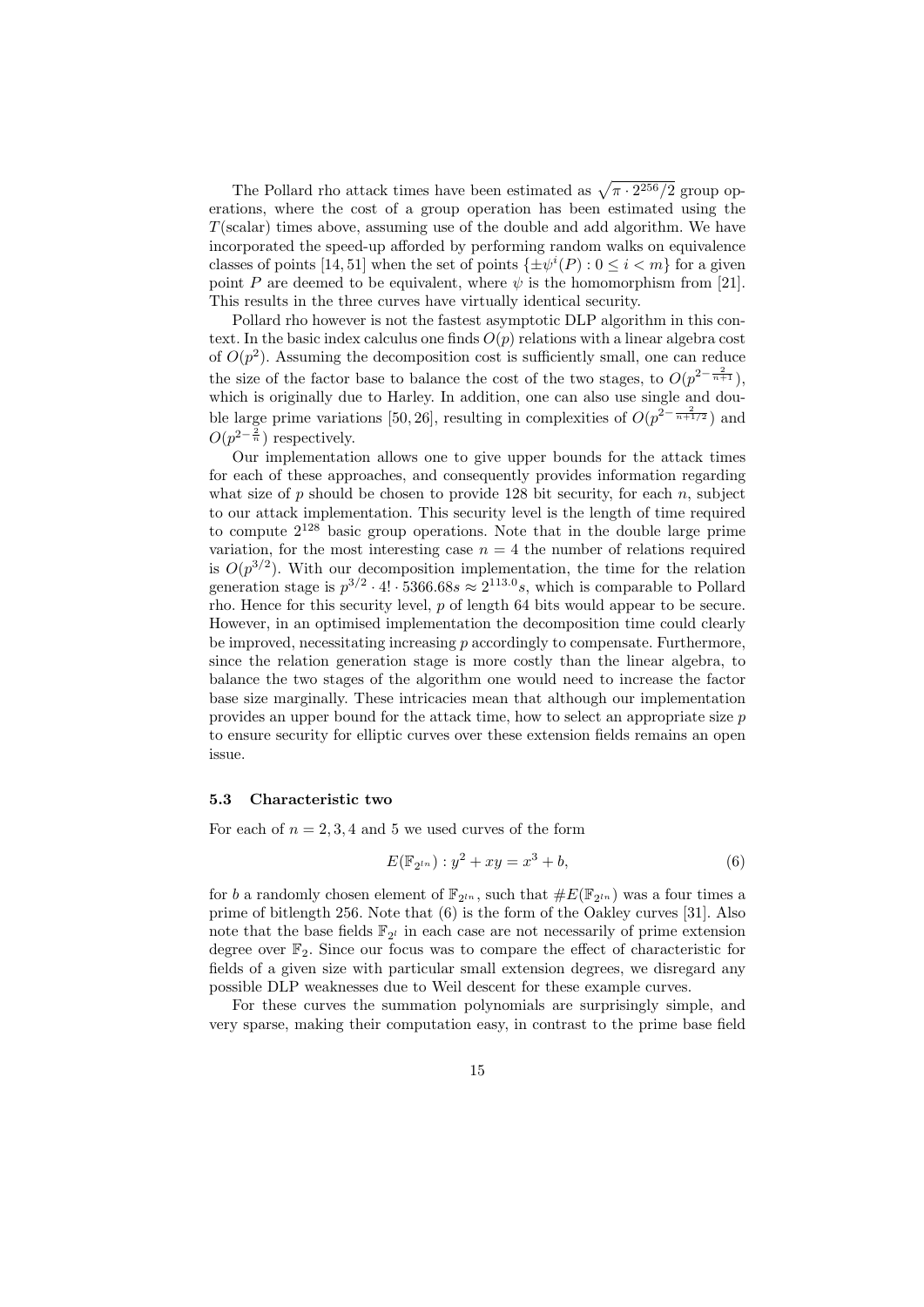case. Observe that as a result the size of the  $f_i$  and their symmetrisation is much smaller than before, faciliting a much faster Gröbner basis computation for  $n = 4$ .

As was the case for prime base fields, for  $n = 5$  we also had insufficient memory to complete a decomposition using Gaudry's method. However, as stated in §1 and announced in [28], by attempting to write a random point on the curve as a sum of four factor base elements as in [37] one is able to find such a decomposition, at the expense of reducing the probability from  $1/5!$  to  $1/(2^l \cdot$ 4!). As with Gaudry's decomposition method, this method is much faster in characteristic two than in large prime characteristic. Thus for the Oakley Group 3 curve, the oracle-assisted Static  $DHP_d$  problem is practical. Whether this can be extended to the Oakley Group 4 curve is worthy of further investigation.

For  $n = 2, 3$  and 4 the time for a scalar multiplication is 0.014s. Table 3 details the results using Gaudry's decomposition technique, with the final row detailing the results from the announcement [28] on the Oakley Group 3 curve.

Table 3. Data for testing and decomposing points for elliptic curves over binary extension fields and attack time estimates. Times are in seconds.

| n  |             |             |     |       | $ \#f_{n+1}  \# \operatorname{sym}f_{n+1}$ Time GB Time roots | $\alpha$    | Attack time |
|----|-------------|-------------|-----|-------|---------------------------------------------------------------|-------------|-------------|
|    | 2 129       | Ð           |     | 0.000 | 0.008                                                         | 0.6672(2/3) | 280.9       |
|    | $3 \mid 86$ | 24          |     | 0.005 | 0.008                                                         | 0.7572(3/4) | 260.0       |
| 41 | 65          | 729         | 39  | 247   | 0.88                                                          | 0.8575(4/5) | 250.6       |
|    |             | 5 52 148300 | 638 | N/A   | N/A                                                           | N/A         | N/A         |
|    | $5 \mid 31$ | 729         | 39  | 0.021 | (total time)                                                  | 30/31       | 230.0       |

Note that despite the  $\alpha$  values being smaller for binary fields — due to faster decompositions — the attack times are slightly higher, because the fields are 258 and 260 bits in size, as opposed to 256 bits. Due to the scalar multiplication time being very similar to the prime field case (with our implementation), the Pollard rho times are similar and hence the curves in [29] should also be considered vulnerable to our attack.

## 6 Other Cryptographically Relevant Assumptions

Our proposed oracle-assisted Static DHP<sub>d</sub> algorithm also solves the *Delayed Tar*get DHP, as defined by Freeman [18], which may be phrased as follows: A solver is given initial access to a Static DHP<sub>d</sub> oracle for the element  $Q = dP \in \mathbb{G}$ ; when the Static  $DHP<sub>d</sub>$  oracle is removed, the solver is given a random element  $X \in \mathbb{G}$  and must solve the DHP for input  $(Q, X)$ , namely, output  $dX$ .

Koblitz and Menezes studied this problem in the context of Jacobians of hyperelliptic curves of small genus [38], along with several other problems, including the Delayed Target DLP, the One-More DHP and the One-More DLP. In the Delayed Target DLP, rather than given access to a Static  $DHP<sub>d</sub>$  oracle,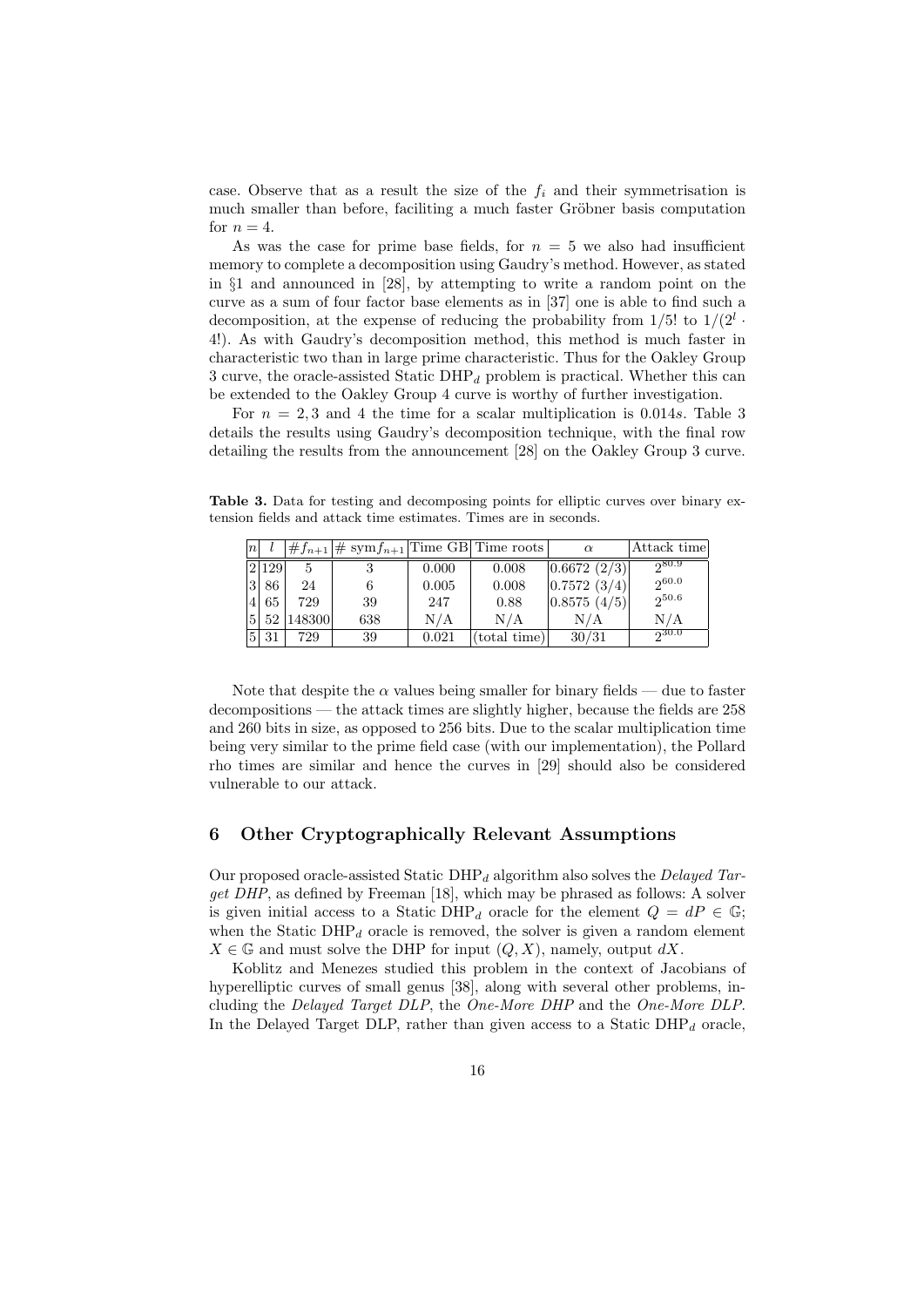the solver is given access to a discrete logarithm oracle but the problem is otherwise identical to the Delayed Target DHP. In the One-More DHP and One-More DLP the solver is supplied with a challenge oracle that outputs random elements of the group, as well as a Static  $DHP<sub>d</sub>$  oracle or a DLP oracle respectively. This time however the solver chooses an integer  $t$  and must solve  $t$  instances of the Static DHP<sub>d</sub> or the DLP, but is only allowed to use the Static DHP<sub>d</sub> or the DLP oracle at most  $t - 1$  times.

The One-More DHP was first formulated in [3] while the One-More DLP was first formulated in [1] and [2]. Using Jacobians of hyperelliptic curves of small genus as example groups, Koblitz and Menezes argue that the constituents of each of the two pairs of similar problems — the Delayed Target DHP and Delayed Target DLP, and the One-More DHP and One-More DLP — should each be incomparable to one another. In particular there very probably does not exist a reduction between the Delayed Target DHP and the Delayed Target DLP, since in some groups the former appears to be easier than the latter, while in others the converse is true, and similarly for the One-More problems. However, their analysis of the Delayed Target DHP and One-More DHP contains a minor oversight, since it only considers the impact of the Brown-Gallant-Cheon algorithm and not the index calculus methods they used for studying the corresponding DLP versions. Doing so for Jacobians of hyperelliptic curves of genus  $\geq 3$ , one sees that the complexities for the Delayed Target problems are identical, and similarly for the One-More problem variants.

Indeed, taking the basic Static DHP<sub>d</sub> algorithm presented in  $\S 3.2$ , one sees that by changing the Static  $DHP<sub>d</sub>$  oracle calls to DLP oracle calls, one obtains an otherwise unaltered algorithm and hence the complexities of the two delayed target problems are the same. Similarly any variation in factor base size will give rise to algorithms of the same complexity; the oracle calls themselves are not relevant to the structure of the algorithm, so it should be clear that for any group in which one can identify and use a factor base to generate relations, the Delayed Target DHP and Delayed Target DLP will have identical complexities, whenever this method provides the most effective means to solve both problems. Exceptions to this condition arise, for instance, when a faster algorithm applies to just one problem, as with the Brown-Gallant-Cheon algorithm for the Delayed Target DHP, for an elliptic curve over  $\mathbb{F}_p$  whose group order  $\pm 1$  is divisible by an integer of size  $\approx p^{1/3}$ .

For the One-More problem variants, in our context we have the following simple algorithm. We choose the same factor base as in §3.2, and perform  $|\mathcal{F}|$ Static DHP<sub>d</sub> oracle calls on its elements. Then for each of the  $|\mathcal{F}| + 1$  challenge elements, we solve the appropriate problem exactly as before. The only difference between the one-more and the delayed target problems is that for the one-more variants we must solve  $|\mathcal{F}| + 1$  such challenges, and not just one. If we perform the analysis of §3.4 once more we find that the optimal size of  $\mathcal F$  is given by  $\alpha = 1$ , exactly as in §4.5 of [38]. As before either oracle can be applied to a given relation and so the One-More DHP and One-More DLP have the same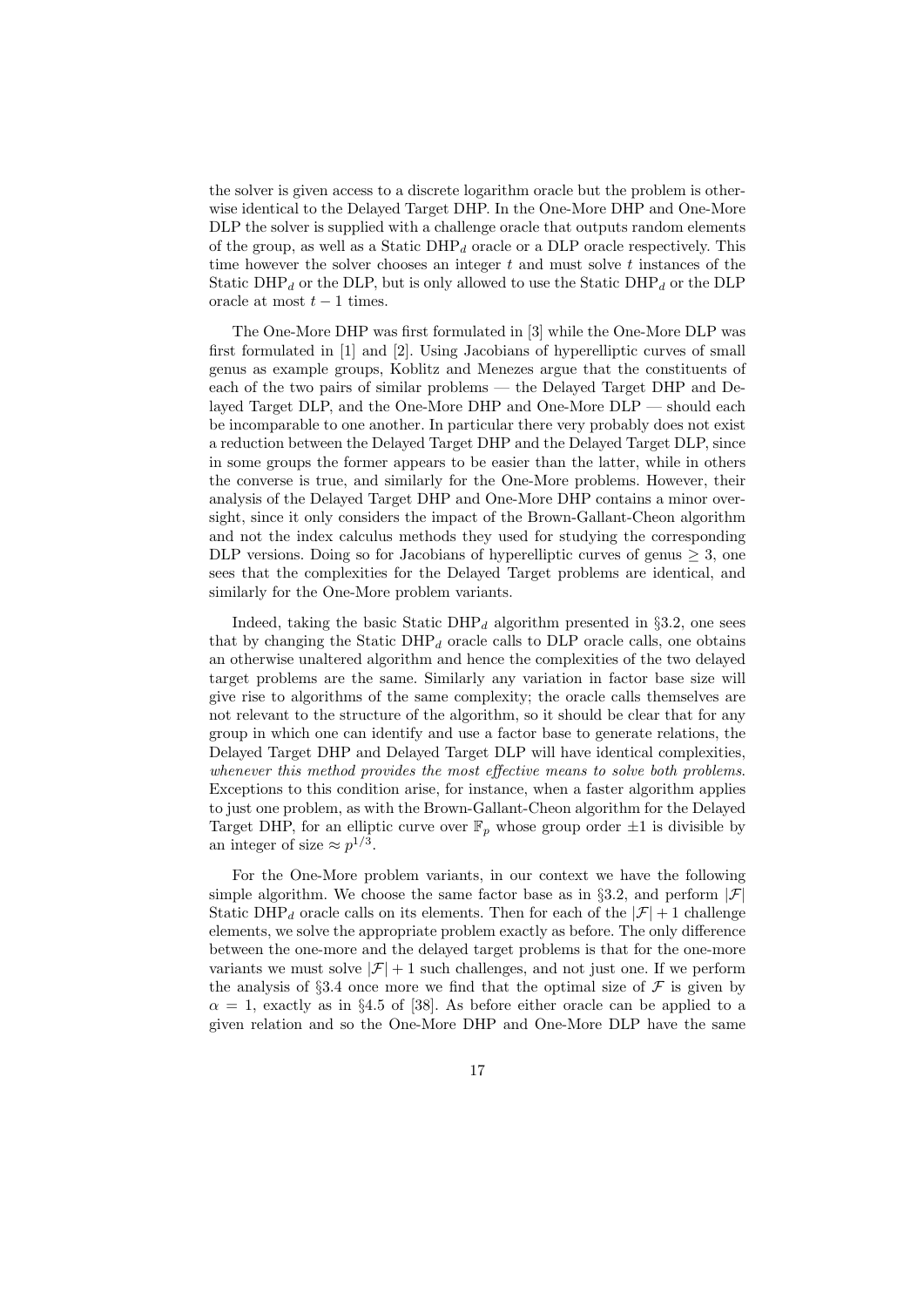complexity, and again will do so in any group for which this method provides the most effective means to solve both problems.

Interestingly this means that even when one can not find a natural reduction between two problems, the presence of an effective index calculus ensures that in some circumstances the problems have the same complexity. Furthermore the two pairs of problems considered above (as well as oracle-assisted Static  $DHP_d$ ) are easier to solve than the DLP, for elliptic curves over extension fields, Jacobians of hyperelliptic curves of genus  $\geq$  3, and indeed for any group for which index calculus provides the best means to solve each of these problems.

## Acknowledgements

The author would like to thank both Steven Galbraith and Alfred Menezes for their comments on an earlier draft of this article, and the reviewers for their suggestions.

# References

- 1. M. Bellare, C. Namprempre, D. Pointcheval and M. Semanko, The one-more-RSAinversion problems and the security of Chaum's blind signature scheme, Journal of Cryptology, 16, pp. 185-215, 2003.
- 2. M. Bellare and A. Palacio, GQ and Schnorr identification schemes: proofs of security against impersonation under active and concurrent attacks, Advances in Cryptology - CRYPTO 2002, LNCS 2442, pp. 149-162, Springer-Verlag, 2002.
- 3. A. Boldyreva, Efficient threshold signatures, multisignatures and blind signatures based on the gap-Diffie-Hellman-group signature scheme, PKC 2003, LNCS 2567, pp. 31-46, Springer-Verlag, 2003.
- 4. D. Boneh and X. Boyen, Short signatures without random oracles, Advances in Cryptology - EUROCRYPT 2004, LNCS 3027, pp. 56-73, Springer-Verlag, 2004.
- 5. Wieb Bosma, John Cannon and Catherine Playoust. The Magma algebra system I: The user language. J. Symbolic Comput., 24(3-4):235-265, 1997.
- 6. D.R.L. Brown and R.P. Gallant, The Static Diffie-Hellman Problem, Cryptology ePrint Archive, Report 2004/306, 2004.
- 7. D. Chaum and H. van Antwerpen, Undeniable signatures, Advances in Cryptology - Crypto 1989, LNCS 435, pp. 212-217, Springer-Verlag, 1989.
- 8. J. Cheon, Security analysis of the Strong Diffie-Hellman problem, Advances in Cryptology - EUROCRYPT 2006, LNCS 4004, pp. 1-11, Springer-Verlag, 2006.
- 9. D. Coppersmith. Finding a Small Root of a Bivariate Integer Equation; Factoring with High Bits Known, Advances in Cryptology - EUROCRYPT 1996, LNCS 1070, pp. 178-189, Springer-Verlag, 1996.
- 10. C. Diem, On the discrete logarithm problem in class groups of curves, Mathematics of Computation, to appear.
- 11. C. Diem, On the discrete logarithm problem in elliptic curves, Preprint, 2009.
- 12. W. Diffie and M.E. Hellman, New directions in cryptography, IEEE Trans. Inform. Theory 22 (6), pp. 644-654, 1976.
- 13. Digital Signature Standard (DSS), FIPS PUB 186-2, 2000.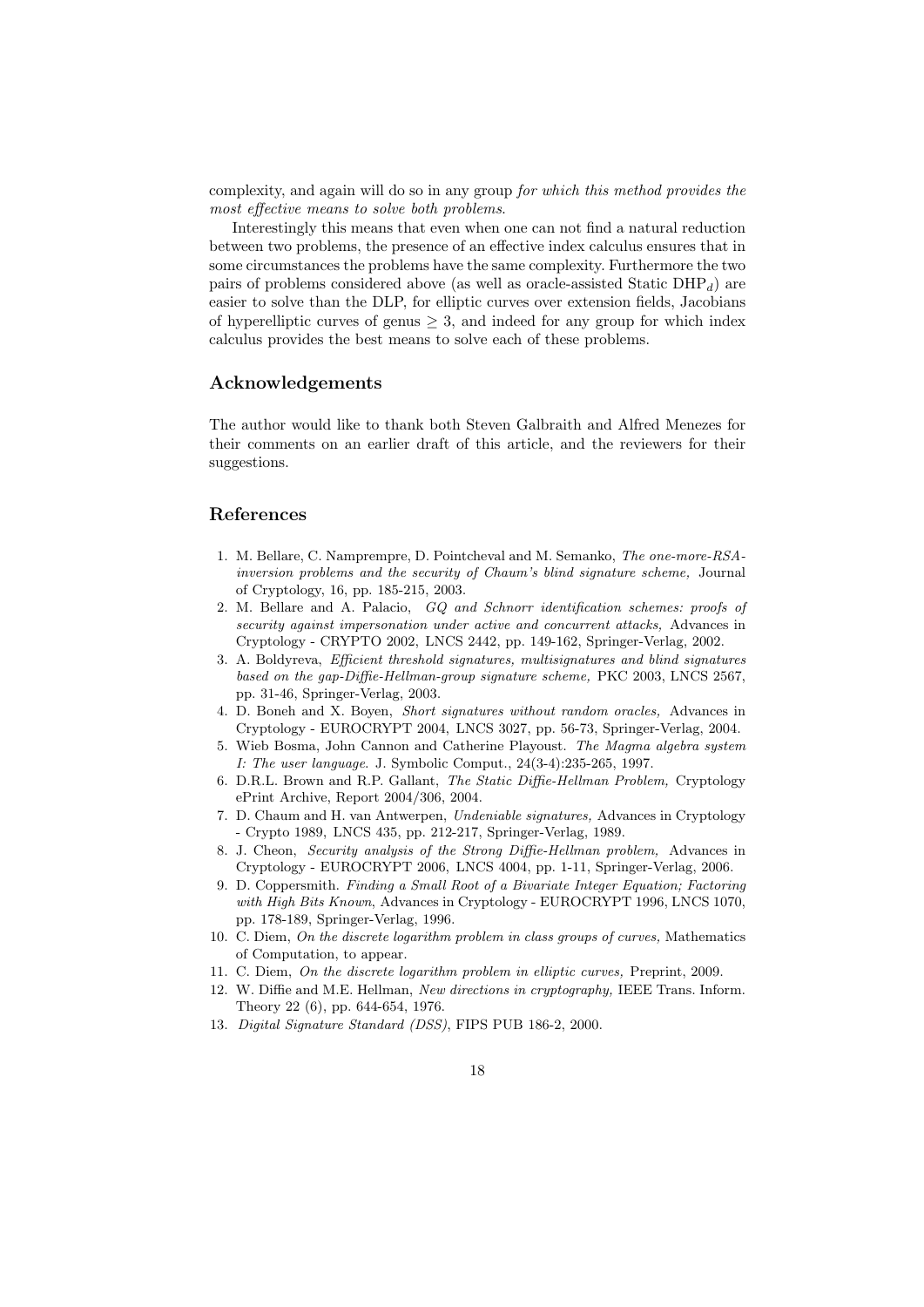- 14. I. Duursma, P. Gaudry and F. Morain. Speeding up the Discrete Log Computation on Curves with Automorphisms, Advances in Cryptology - ASIACRYPT99, LNCS 1716, pp. 103-121, Springer-Verlag, 1999.
- 15. T. El-Gamal, A public-key cryptosystem and a signature scheme based on discrete logarithms, Advances in Cryptology - Crypto 1984, LNCS 196, pp. 10-18, Springer-Verlag, 1985.
- 16. J.C. Faugère, A new efficient algorithm for computing Gröbner bases  $(F_4)$ , Journal of Pure and Applied Algebra, 139 (1-3):61–88, 1999.
- 17. W. Ford and B. Kaliski, Server-assisted generation of a strong secret from a password, 9th international workshop on enabling technologies - WET ICE 2000, IEEE Press, 2000.
- 18. D. Freeman, Pairing-based identification schemes, technical report HPL-2005-154, Hewlett-Packard Laboratories, 2005.
- 19. G. Frey, How to disguise an elliptic curve, Talk at Waterloo workshop on the ECDLP, 1998, http://cacr.math.uwaterloo.ca/conferences/1998/ecc98/ slides.html
- 20. G. Frey and H.G. Rück, A remark concerning m-divisibility and the discrete logarithm problem in the divisor class group of curves, Math. Comp., 62, pp. 865-874, 1994.
- 21. S.D. Galbraith, X. Lin and M. Scott, Endomorphisms for Faster Elliptic Curve Cryptography on a Large Class of Curves, Advances in Cryptology - EUROCRYPT 2009,LNCS 5479, pp. 518-535, Springer-Verlag, 2009.
- 22. S.D. Galbraith, F. Hess, N.P. Smart, Extending the GHS Weil Descent Attack, Advances in Cryptology - EUROCRYPT 2002, LNCS 2332, pp. 29-44, Springer-Verlag, 2004.
- 23. R.P. Gallant, R.J. Lambert and S.A. Vanstone, Faster Point Multiplication on Elliptic Curves with Efficient Endomorphisms, Advances in Cryptology - Crypto 2001, LNCS 2139, pp. 190-200, Springer-Verlag, 2001.
- 24. P. Gaudry, Index calculus for abelian varieties of small dimension and the elliptic curve discrete logarithm problem, Journal of Symbolic Computation 44, pp. 1690- 1702, 2009.
- 25. P. Gaudry, F. Hess and N.P. Smart, Constructive and destructive facets of Weil descent on elliptic curves, Journal of Cryptology,  $(15)$ , pp. 19-46, 2002.
- 26. P. Gaudry, E. Thomé, N. Thériault and C. Diem. A Double Large Prime Variation for Small Genus Hyperelliptic Index Calculus, Math. Comp. 76, No. 257 (2007), pp. 475-492.
- 27. P. Gianni and T. Mora, Algebraic solution of systems of polynomial equation using Gröbner bases, Proc. AAECC 5, LNCS 356, 247-257, 1989.
- 28. R. Granger, A. Joux and V. Vitse. New timings for oracle-assisted SDHP on the IPSEC Oakley 'Well Known Group' 3 curve. Web announcement on Number Theory List, 8th July 2010. Available from http://listserv.nodak.edu/archives/ nmbrthry.html
- 29. D. Hankerson, K. Karabina and A.J. Menezes, Analyzing the Galbraith-Lin-Scott point multiplication method for elliptic curves over binary fields, IEEE Transactions on Computers, 58, 1411-1420, 2009.
- 30. F. Hess. The GHS Attack Revisited, Advances in Cryptology EUROCRYPT 2003, LNCS 2656, pp. 374-387, Springer-Verlag, 2003.
- 31. IETF, The Oakley Key Determination Protocol, IETF RFC 2412, November 1998.
- 32. D. Jao and K. Yoshida, Boneh-Boyen Signatures and the Strong Diffie-Hellman Problem, Pairing 2009, LNCS 5671, pp. 1-16, Springer-Verlag, 2009.